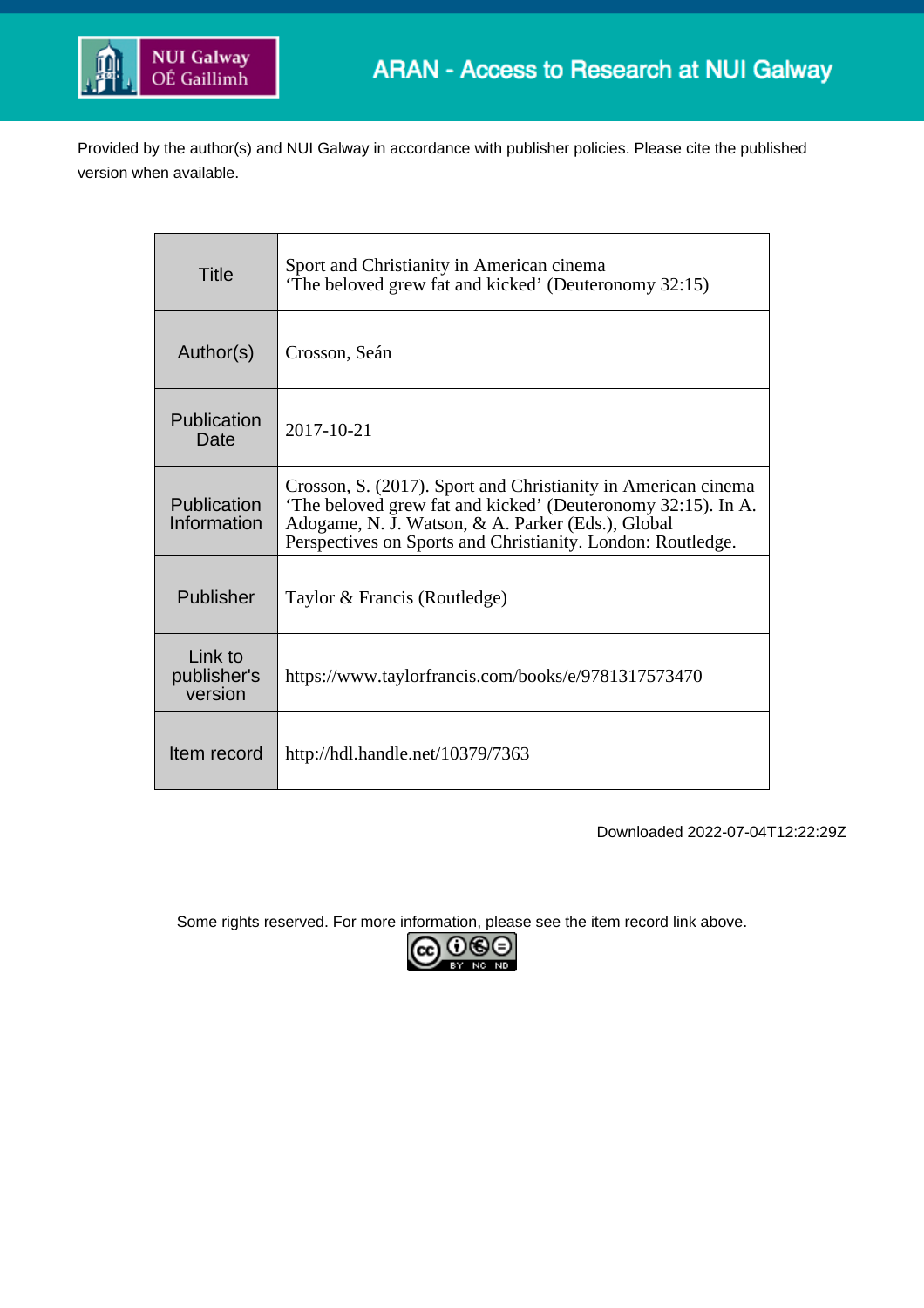# **Sport and Christianity in American Cinema: 'the beloved grew fat and kicked'**

## **(Deuteronomy 32:15)**

Seán Crosson

Chapter for: *Global Perspectives on Sports and Christianity* (Adogame, Watson and Parker, 2016, Routledge)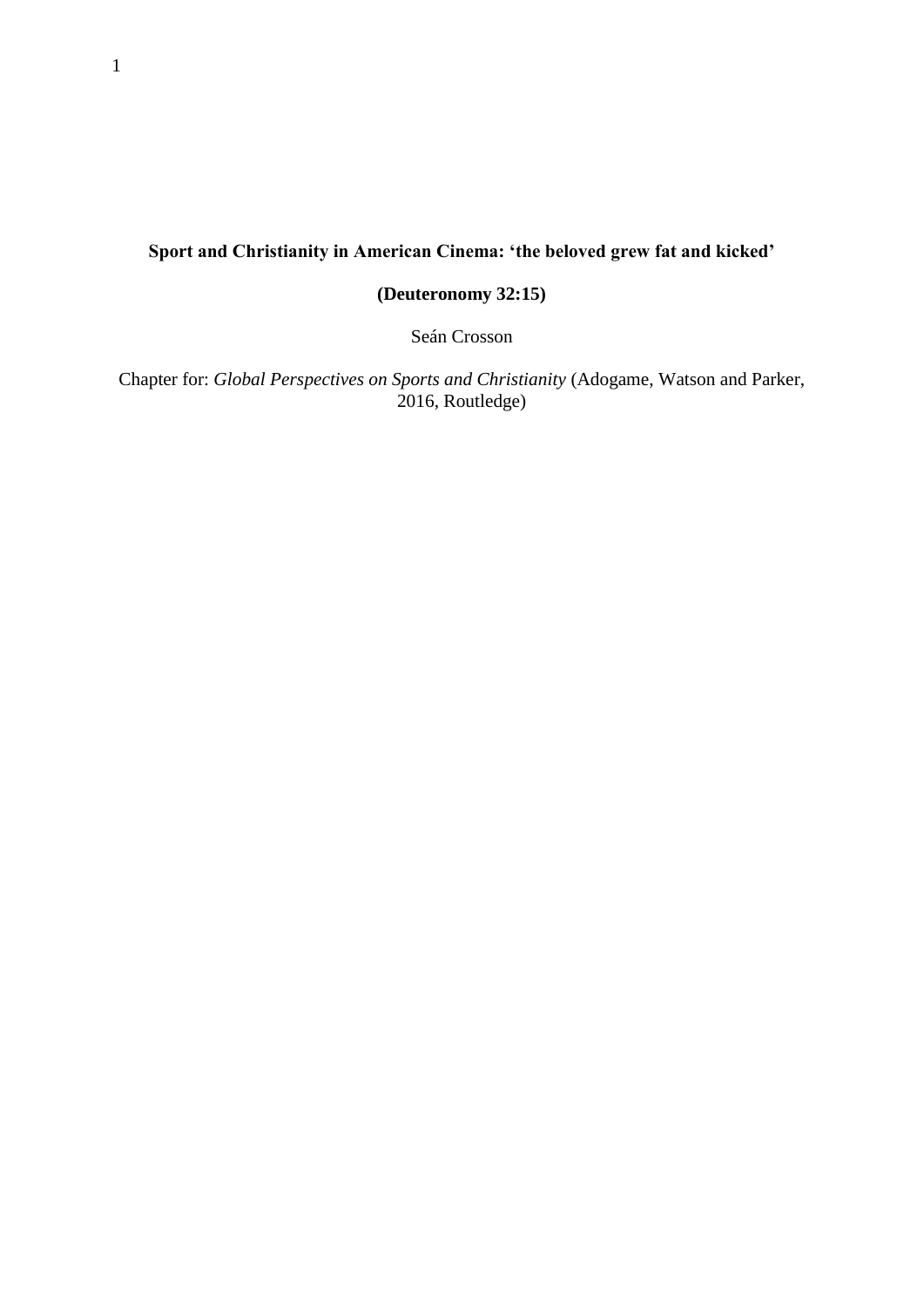#### **Introduction**

Lord, we know our lives are not about football, but we do thank you for allowing us to play tonight.

## *Facing the Giants* (Alex Kendrick, 2006)

Christianity has been an enduring feature of films featuring sports or sporting figures since the early twentieth century, such that religious icons, references and rituals have now become naturalised as familiar and recurring presences in the cinema. Recent Christian drama films such as the American football-themed *Facing the Giants* (2006) and the surfing biopic *Soul Surfer* (2011), have employed the emotive and seductive qualities of the mainstream sports film to affirm Christian themes. They each remind us that sport is a powerful vehicle for the promotion of faith-based narratives; while offering the considerable challenges of sporting competition, the drive to success and its realization by characters who foreground their Christian belief, may appear to provide convincing evidence to some of the importance of Christian faith.

Film, as a form that is characterized by its ability to convincingly capture aspects of the world around us, also responds to societal developments, including the manner through which sport and Christianity have interconnected historically. For administrators and promoters of particular sports, conscious that they were engaged with a cultural form viewed at times with considerable suspicion, Christianity provided an important means of legitimizing sport and its importance in society, a feature reflected in particular in American films featuring sport from the early twentieth century. This process took a number of forms including the trope of the boxer-and-the-priest and the manner through which athletes themselves appeared to incorporate aspects of Christian figures. Both sport and Christianity are also central supporting elements for a core ideology in American life, the American Dream, and this is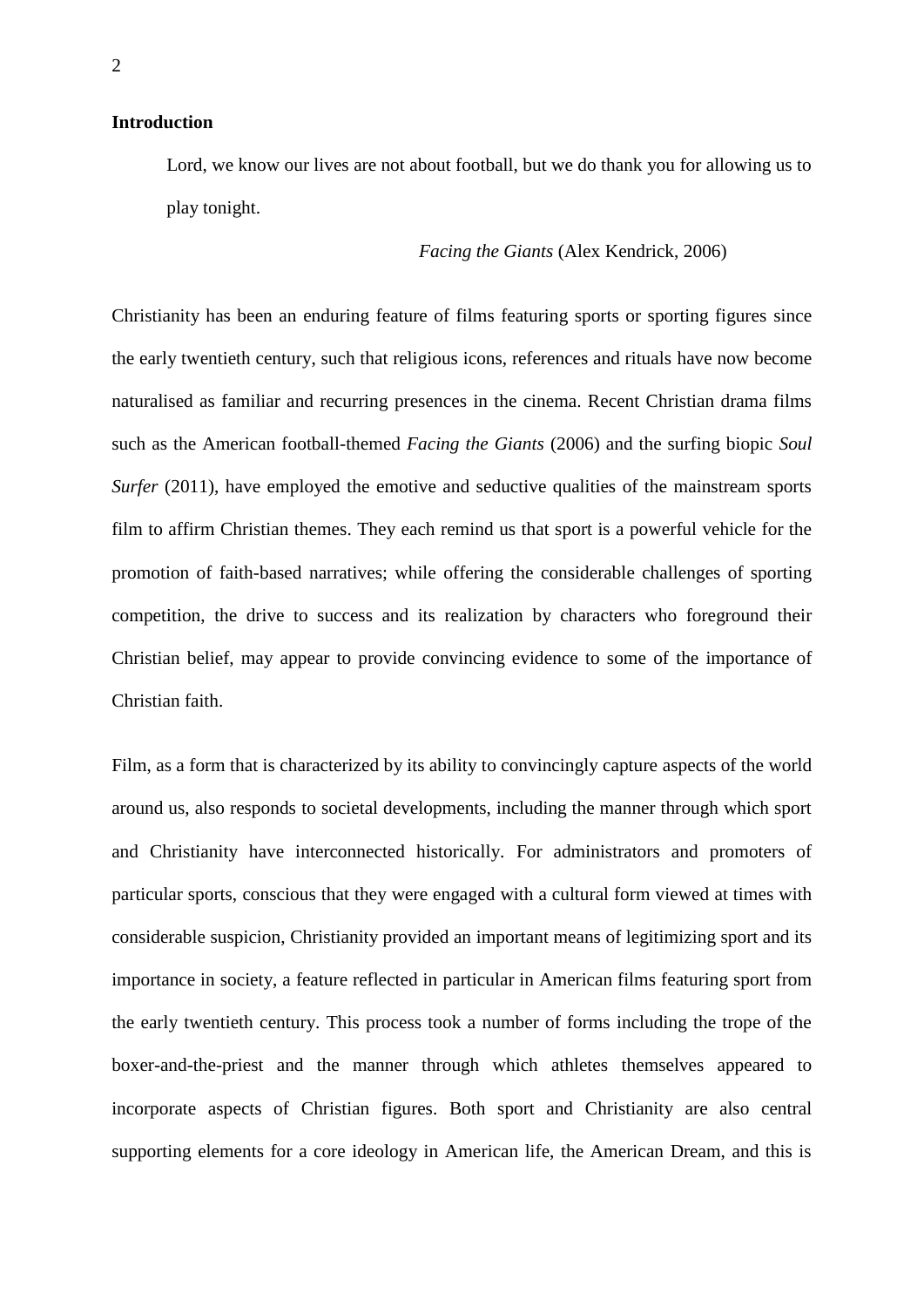apparent in one of the most popular and recurring trajectories found within the American Sports film. Through a close reading of relevant film texts, this essay will map the developing relationship between sport and Christianity as revealed in American cinema.

#### **Cinema and Religion**

As has occurred with sport (to which we will return shortly), cinema has come to hold a crucial role in people's lives, a role that has at times been compared with religion. Indeed, Andrew Sarris (1998: 15) has described most Hollywood films by the 1930s as 'semireligious light shows built around the rituals of family and courtship'. This focus on the ritual function of film has preoccupied one major strand of critical discourse concerning the emergence of genres in cinema with Rick Altman (1984: 9) contending that:

By choosing the films it would patronize, the audience revealed its preferences and its beliefs, thus inducing Hollywood studios to produce films reflecting its desires. Participation in the genre film experience thus reinforces spectator expectations and desires. Far from being limited to mere entertainment, filmgoing offers a satisfaction more akin to that associated with established religion.

This view of cinema as offering an experience comparable to that provided by religion has also been expressed by screenwriter Paul Schrader (1972: 8) (screenwriter of *The Last Temptation of Christ* (1988)) who described both the cinema — particularly via what he calls a 'transcendental style' ― and religion as capable of bringing 'man as close to the ineffable, invisible and unknowable as words, images, and ideas can take him'. Equally, for S. Brent Plate (2008: 2-3) in his important study of the relationship between film and religion: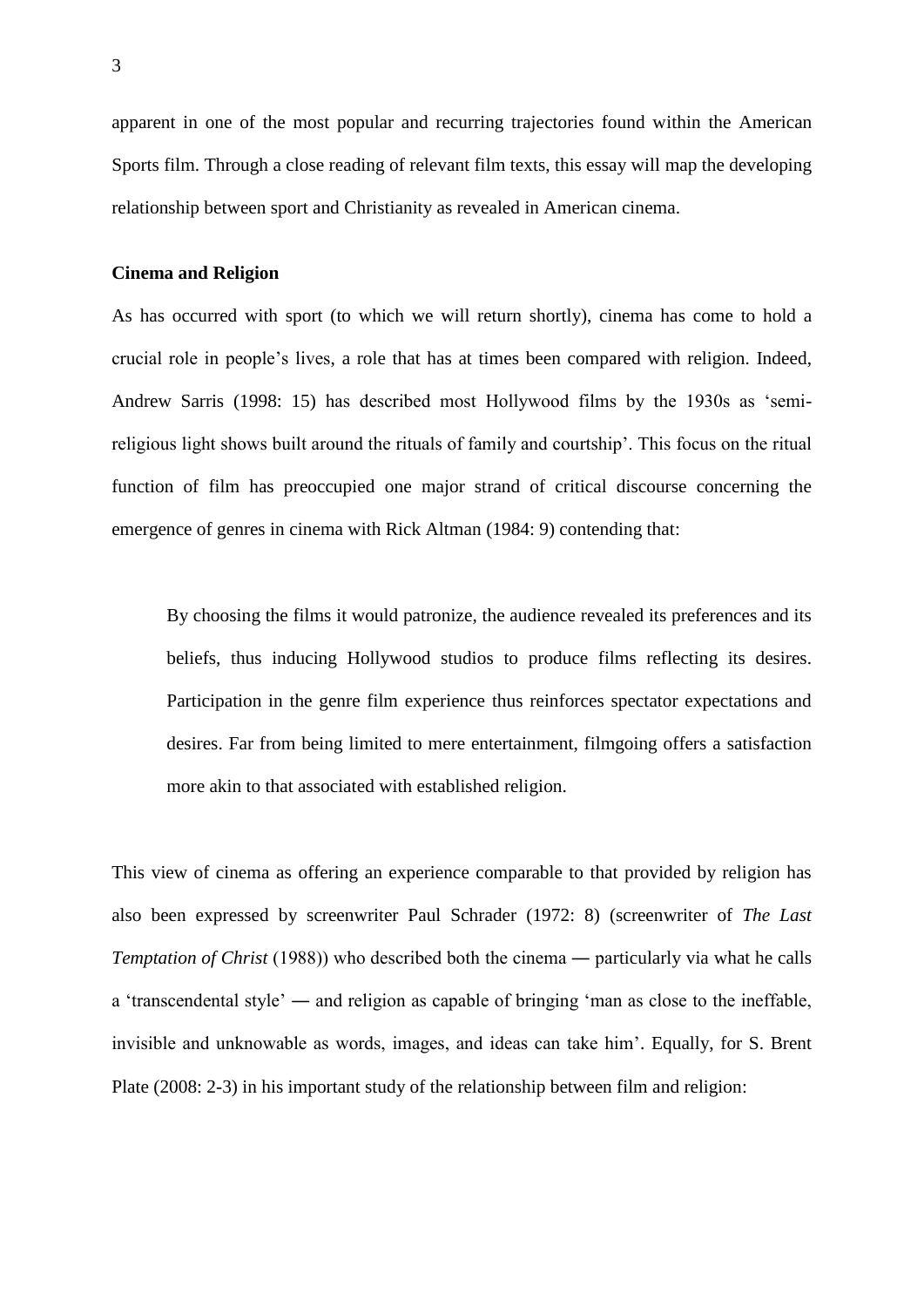Religion and film are akin. They both function by recreating the known world and then presenting that alternative version of the world to their viewers/worshippers. Religions and films each create alternate worlds utilising the raw materials of space and time and elements, bending them in new ways and forcing them to fit particular standards and desires. Film does this through camera angles and movements, framing devices, lighting, costume, acting, editing and other aspects of production. Religions achieve this through setting apart particular objects and periods of time and deeming them 'sacred', through attention to specially charged objects (symbols), through the telling of stories (myths) and by gathering people together to focus on some particular event (ritual). The result of both religion and film is a re-created world: a world of recreation, a world of fantasy, a world of ideology, a world we may long to live in or avoid at all costs. As an alternative world is presented at the altar and on the screen, that projected world is connected to the world of the everyday, and boundaries, to a degree, become crossable.

Partly due to the parallels Plate identifies, religion and religious figures have featured prominently throughout cinema's history, including within films featuring sport and sporting figures. Indeed, as Melanie J. Wright (2006: 2) notes in a further study of the relationship between these two major forces in modern life, despite concerns expressed by religious figures regarding the cinema particularly in the first half of the twentieth century, 'Religion has not been displaced by a new medium: it has colonised it, and has found itself challenged and altered in the course of the encounter'. Religious icons, references and rituals have become such a recurring part of popular cinema that their presence is arguably overlooked by many filmgoers. This also applies to films featuring sport which regularly feature athletes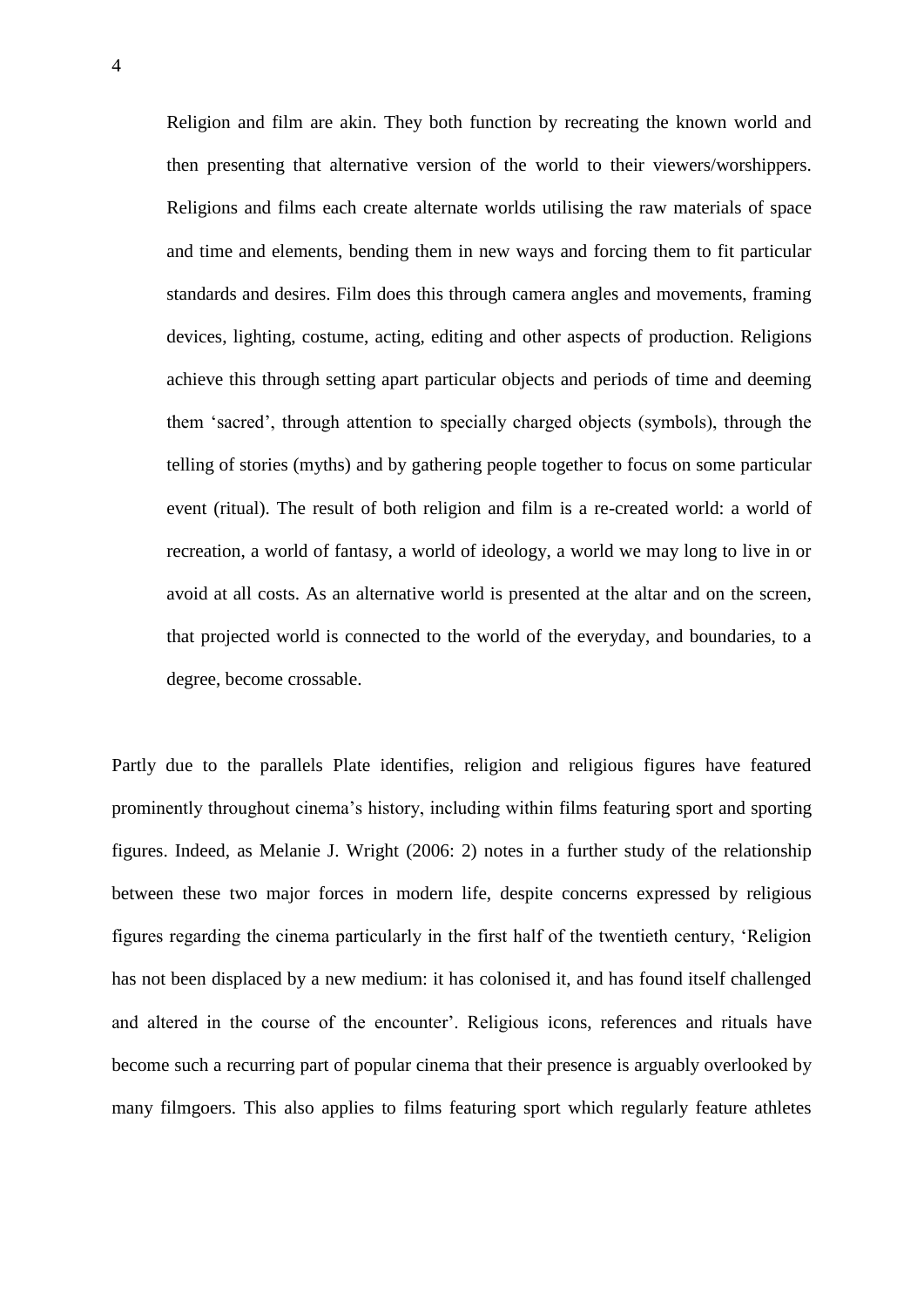seeking inspiration or support in prayers before events or through the various religious icons they wear.

#### **Christianity and Sport in American Life**

The prominence of Christianity, particularly in Hollywood depictions of sport (by far the most numerous and influential)<sup>1</sup> is not surprising given the association of Christianity with sport in American life. This relationship is by no means coincidental and reflects distinct aspects of the history of sport and its development in the Western world. While sport has come to occupy a place in American life – and in many other societies across the world – comparable to that taken by religion in the past (Forbes and Mahan:  $163$ ),<sup>2</sup> this development was by no means straightforward or uncomplicated and the rise in popularity of sport faced considerable challenges. Indeed, the codification and institutionalisation of sport, including the formalisation of rules, and the establishment of national and regional sporting associations and authorities that took place in the nineteenth century, was part of an attempt to control and ameliorate concerns and suspicions regarding sporting activities themselves. Sport was viewed with considerable suspicion in this period and well into the twentieth century, particularly among the establishment of Europe and the United States who often regarded it as a valueless distraction associated with a range of vices including drinking, gambling and violence and 'at worst a manifestation of cultural decline and barbarism' (Gruneau, 1993: 86). However, sport would nonetheless become increasingly important for this same establishment, its cultivation and continuity. The development of modernity and

1

 $1$  As noted by Scott Robert Olson, 'Worldwide, audiences are 100 times more likely to see a Hollywood film than see a European film … Hollywood satisfies 70% of international demand for television narrative and 80% of demand for feature films' (1999: 23).

<sup>2</sup> For Ellis Cashmore, sport, in a manner comparable to religion historically, has become 'loaded with symbolism, imagery, myths, rituals; in short, the meaning-making apparatus that we associate with any other area of cultural life' (Cashmore, 2000: ix).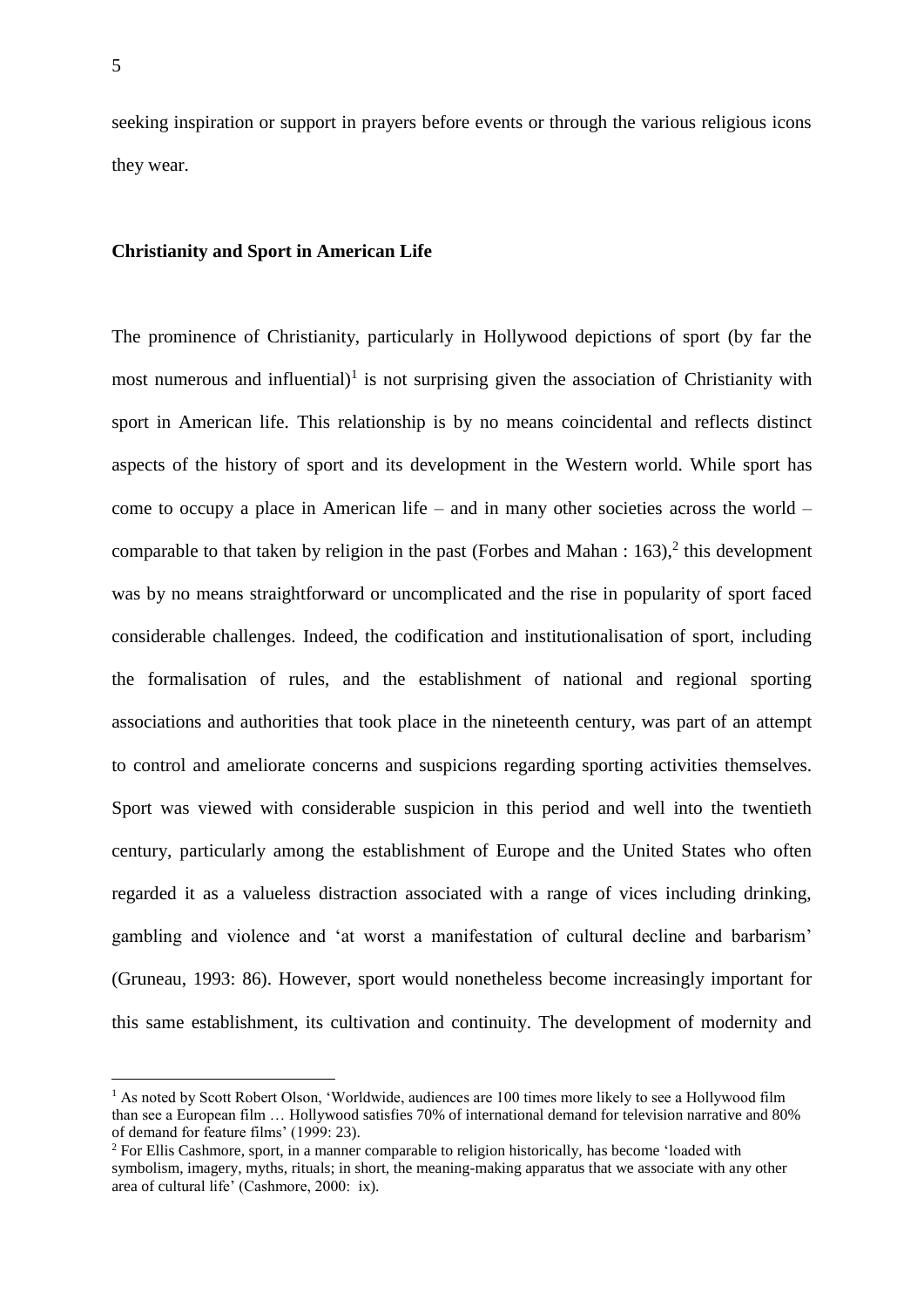capitalism, and the attendant problems they gave rise to, including the fragmentation and attenuation of traditional communities and beliefs, contributed to a reevaluation of sport and the role that it might play in society. In this context, issues of personal and social advancement became increasingly important and sport was deemed to have an important role to play in their development. Sport's role in these respects has been traced through the influence of British public schools and imperialism, and French romanticism in the  $19<sup>th</sup>$ century (Holt, 1990: 74-85).

However, in order to 'cleanse' sport of its decadent associations, Christianity was employed as a crucial legitimizer of its importance. This development is most evident in the nineteenth century in the 'muscular Christianity' tradition that emerged in the public schools of Victorian Britain and spread across the world and saw in sport a means of instilling Christian principles allied to a vigorous masculinity in young men (Watson et al, 2005). The influence of these developments would eventually (following initial resistance) become evident in the United States where the growing realization of the importance of sport, particularly in often religious run educational institutions, was linked to fears around national weakness and a belief in the ability of sport to produce men of action (Streible, 2008; Putney, 2003). Particularly from the 1880s onwards, with the popularisation of intercollegiate competitions in boat racing and subsequently baseball, athletics and American football, sport came to play an increasingly prominent role in American society and culture. For those in positions of authority, sports became much more than diversions from study; as in the development of sport in the British public school system, they were promoted as a means of instilling discipline, proper Christian values, and imparting leadership skills and an appreciation of the value of teamwork in students while affirming the social barriers that distinguished these students from working-class men (Corn and Goldstein, 1993; Putney, 2001).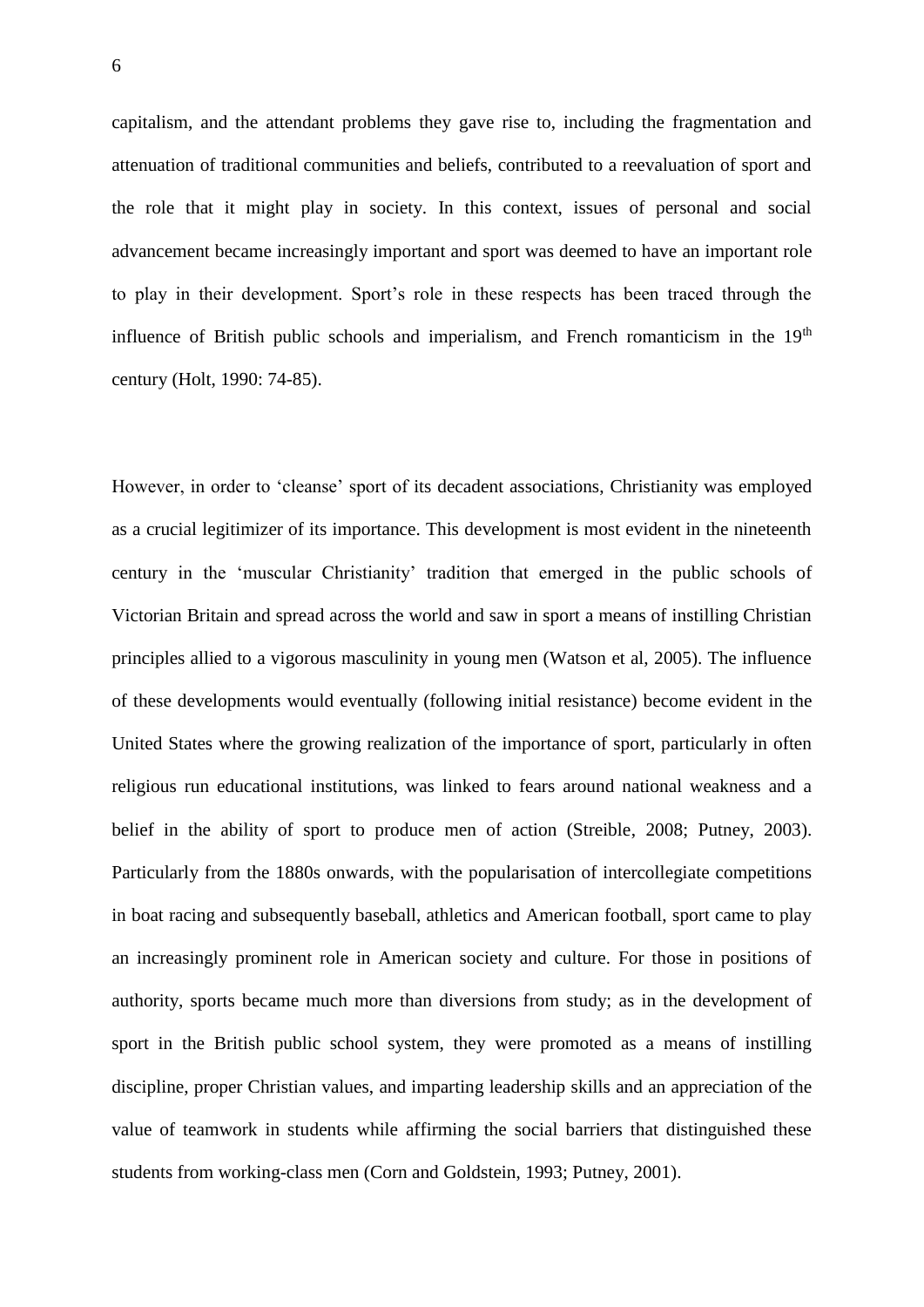#### **Sport and Christianity in American Film**

This nineteenth century background to the emergence of sport, and the role of Christianity in legitimizing and affirming its significance, is important to consider when we reflect on the depiction of sport and Christianity in film. Its relevance is evident in a series of films concerned with saving street children from a seemingly inevitable life of crime that emerged in the mid-1930s. These films owed much to the 'muscular Christianity' tradition referred to already and a relevant example is the classic gangster film *Angels with Dirty Faces* (1938) in which Father Connelly (Pat O'Brien) employs basketball to take children in his parish off the streets and help them 'straighten out', enlisting the assistance of local gangster Rocky Sullivan (James Cagney) to teach them to play 'according to the rules'. The following year, Spencer Tracy was awarded an Academy Award as Best Actor for his role as Father Flanagan in *Boys Town* (1938), a film concerning a real-life rural reform school in which boxing was employed to produce 'sturdy young bodies and stout young hearts' (Boddy, 2008: 104). In Boys Town, when arguments break out between boys, they are settled according to the rules of boxing; as Father Flanagan remarks, 'all fights here are according to Hoyle, and they're in the ring'. An Irish-American priest featured again in Leo McCarey's *Bells of St Mary's* (1945), where Father Charles 'Chuck' O'Malley (Bing Crosby) and Mother Superior, Mary Benedict (Ingrid Bergman) also employ boxing to cultivate discipline among the children in their care. In these films, Christianity and Christian figures play a similar role to that in the nineteenth century; they provide authority and legitimation for the increasing popularization of sport in American life through its employment towards apparently Christian ends.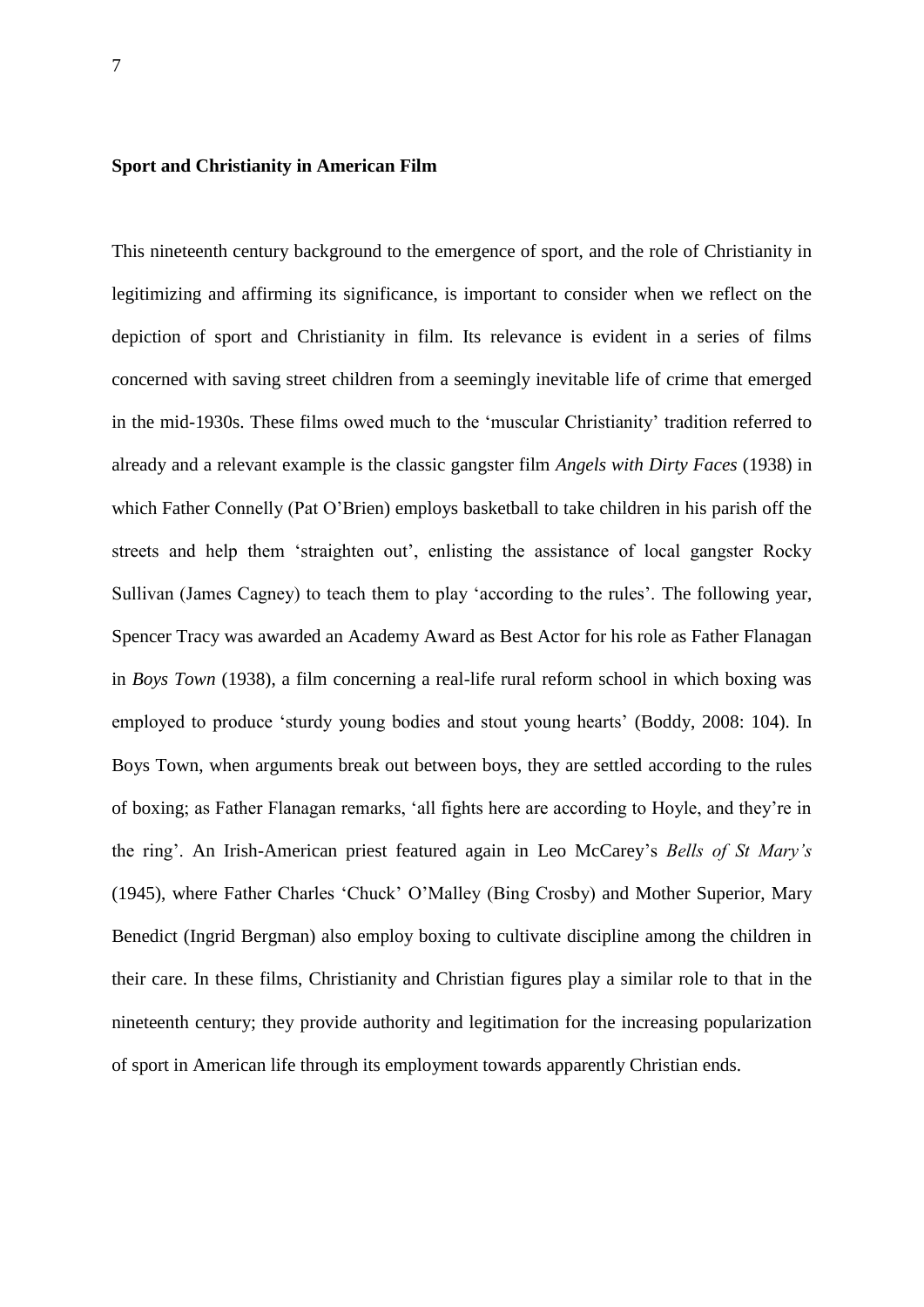Indeed, occasionally Christian figures find words of inspiration in the Bible for their sporting actions. In *Trouble Along the Way* (1953), Father Burke (Charles Coburn), rector of small Catholic St. Anthony's college which is in debt to the tune of over \$170, 000 decides the only way out of debt is to establish a successful football programme. He justifies his belief with reference to lines from the Bible (Deuteronomy 32:15): 'the beloved grew fat and kicked', and enlists former disgraced football coach 'of some of the country's leading universities' Steven Williams (John Wayne) to realize his ambition. Williams does not believe, however, that the team can be successful and illegally enlists pro-footballers. The rector is appalled when he finds out but the school is saved nonetheless when the church decides to continue funding it despite the debt.

As in many other films of the era that feature Christian figures, a heavy emphasis is apparent within *Trouble Along the Way* on Christian faith as the means to address whatever challenges are faced: As Father Burke remarks at one point (quoting Jesus (Mathew 8:26)): 'Why are ye fearful, oh ye of little faith?' Later still he reassures Williams, despite his considerable doubts concerning the feasibility of a successful football programme at St. Anthony's, 'Now, I'm sure with a little faith, all of our other difficulties will disappear'. And so, it would seem to pass, even if it is the generous intervention of the Church rather than sport that ensures the college remains open.

In this emphasis, *Trouble Along the Way* may appear to depart somewhat from the more familiar trajectory of the American sport film by which sport often appears to provide utopian possibilities that can transcend the sometimes tarnished and challenging present, and past, circumstances of those who engage in sporting activities or follow those who are (Crosson,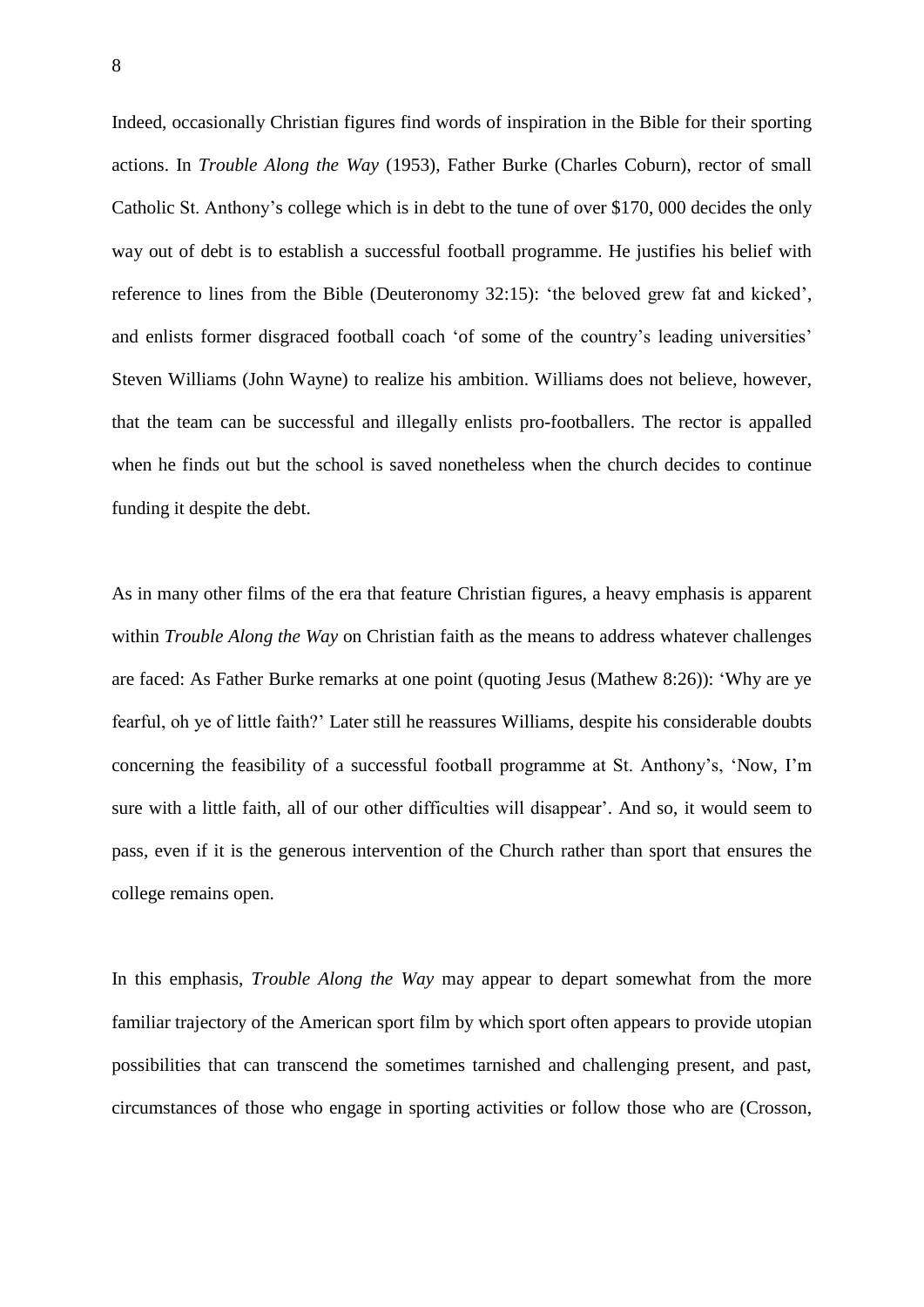2013: 157-171).<sup>3</sup> We will return to this trajectory shortly but for now I would like to consider this departure as not atypical of the time in which *Trouble Along the Way* was made and released and indeed reflecting a transitional phase in the representation of sport in American film. Furthermore, despite the corrupt actions of Williams, the football programme at St. Anthony's is not discontinued. By the film's close, while Father Burke retires, his final act is to ensure that a reformed Williams continues for at least another year as football coach – thanks to the Latin fine print on his contract.

A further film from the 1950s that also employs a Christian figure while acknowledging negative aspects to sporting life is *Angels in the Outfield* (1951), a film remade under the same title in 1994. While both films stress the importance of Christian faith, the original has as a central focus a foul-mouthed baseball coach, Guffy McGovern (Paul Douglas) who is visited by an angel—sent on behalf of archangel Gabriel—to complain of the coach's use of foul language; as the angel remarks to McGovern 'You've been busting snoots ... polluting the air with your foul talk long enough … Lay off swearing and fighting, and I'll win you some ball games. I might even win you a pennant.' In return for refraining from foul language and bad behavior the angel, along with his 'boys' (angelic former players), assists the coach's team on an unlikely winning run.<sup>4</sup>

What we are witnessing in films such as *Trouble Along the Way* and *Angels in the Outfield* is the negotiation in film of the movement of sport to the centre of American life, a movement often assisted by the imprimatur of Christianity and Christian figures. A further example of

<u>.</u>

<sup>&</sup>lt;sup>3</sup> As David Rowe has summarised (1998: 355), in Hollywood sports films customarily 'all manner of social, structural, and cultural conflicts and divisions are resolved through the fantastic agency of sports'.

<sup>4</sup> Significantly, bad language is less a focus of the 1994 remake; here angels respond to a young boy's prayers and Christian faith is foregrounded centrally. As the foster-mother of the home in which the young boy lives remarks at one point in the film, 'you've got to have faith, you've got to believe, you've got to look inside yourself - the footprints of an angel are love, and where there is love, miraculous things can happen. I've seen it'.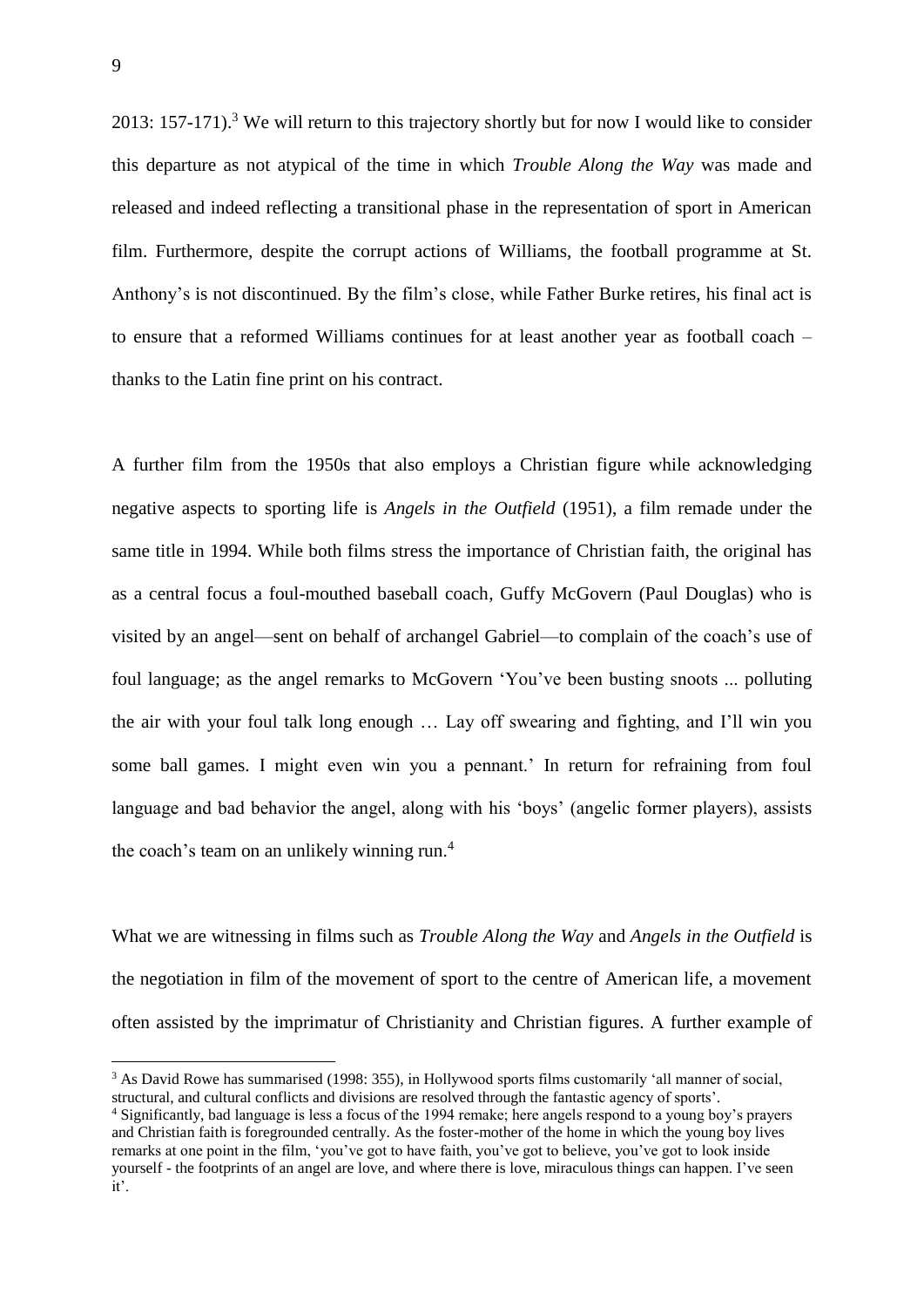this negotiation is evident in *The Jackie Robinson Story* (1950), featuring the legendary and ground-breaking African American baseball player himself in the lead role. Robinson, as well as been one of the greatest baseball players of his generation, was also the first African American in the modern era to play Major League baseball in the United States, successfully crossing the baseball 'colour line' when he lined out for the first time for the Brooklyn Dodgers in 1947. Robinson's decision to join the Dodgers is informed significantly by religious considerations, at least according to its representation in Alfred E. Green's 1950 film. When he asks his mother for advice, she encourages him to seek guidance from his local Minister, which Robinson duly does. For the Minister, Robinson's decision is a big thing not just for the player himself but 'for the whole coloured people', and his role as a representative of the African American community is a further prominent focus of the film. However, the role here of this religious figure in ultimately encouraging Robinson to cross the colour line assists again in the legitimation of his decision to pursue a career in sport.

A sport particularly in need of religion's imprimatur was boxing, a sport banned in much of the United States until the early twentieth century and yet one of the most popular sports featured particularly in American cinema, with the sub-genre's roots lying in the very earliest years of film production (Streible, 2008). However, boxing in film has provided an ambiguous, yet revelatory, picture of sport in society, often focusing on the dark and corrupt aspects of this sport, but also (particularly in more recent decades) seeing in it an opportunity for those marginalised and less fortunate to realise the American Dream (Grindon, 1996). In the early to mid-twentieth century however, it was the darker aspects that were often emphasized in film, though a process is apparent whereby religion (as in the nineteenth century) assisted in its legitimization.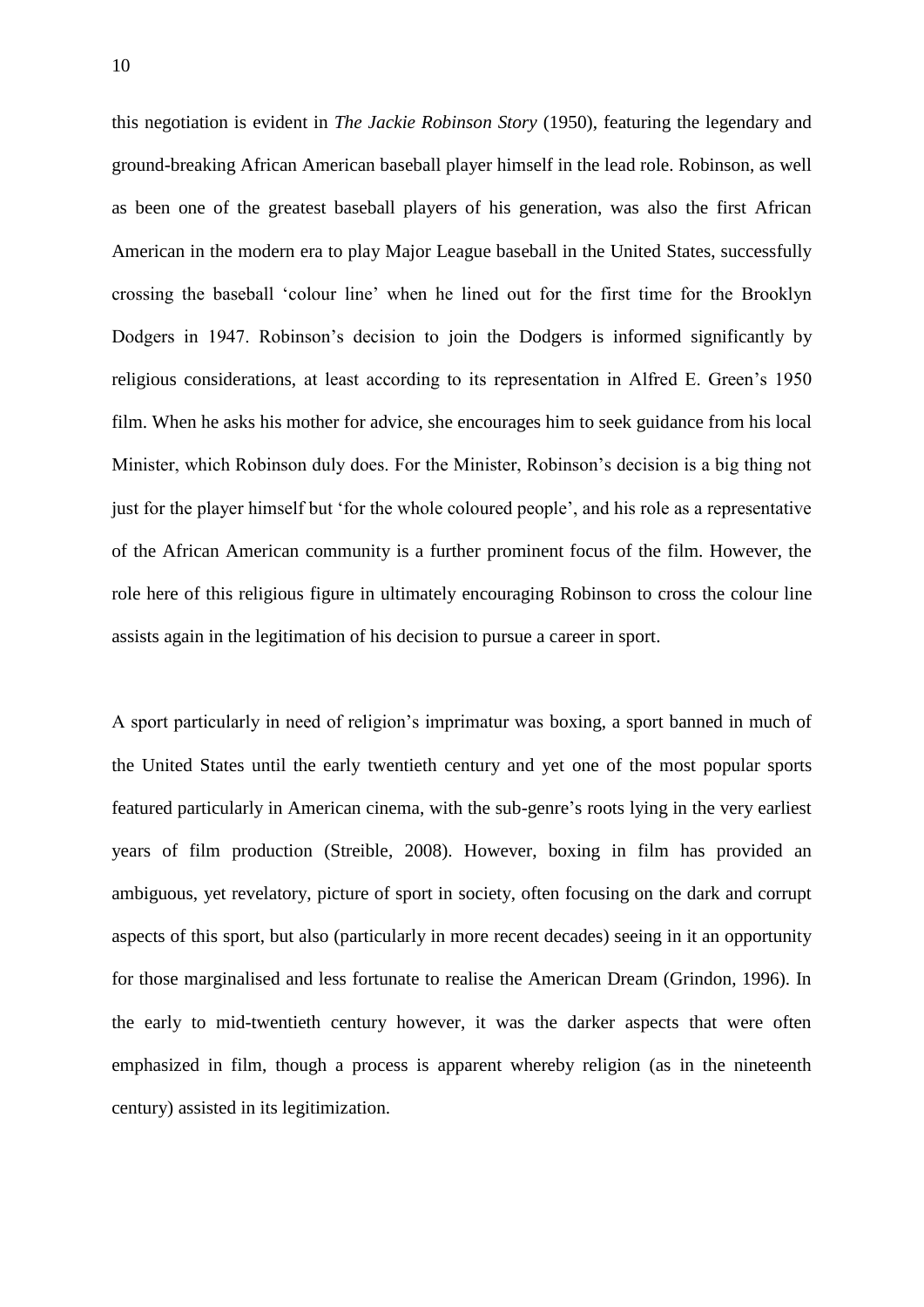Kasia Boddy has identified a recurring trope in American cinema of the 'Boxer-and-the-Priest' (Boddy, 2008: 268), which came to prominence from the 1930s onwards. Vladimir Nabokov's *Lolita* features a parodic reference, told to central protagonist Humbert by Charlotte Haze, to this trope: 'The boxer had fallen extremely low when he met the good old priest (who had been a boxer himself in his robust youth and could still slug a sinner)' (Quoted in Boddy: 268). The theme of the-boxer-and-the-priest is evident in one of the most influential American films of the 1950s, *On the Waterfront* (1954) where the local priest, Father Barry (Karl Malden), provides the moral centre and conscience for a film concerning ex-boxer Terry Malloy (Marlon Brando) who is seduced into a life of crime working for the mob on the docks. In a central sequence Malloy attempts to confess to his involvement in the death of a dockworker, which Father Barry refuses to hear in the confessional. In a direct challenge to Malloy, the world of sport and the necessity to do the right thing are contrasted as Malloy is challenged by Father Barry to identify the man responsible for the killing:

#### Malloy

But, you know, if I spill, my life ain't worth a nickel.

#### Father Barry

And how much is your soul worth if you don't?

#### Malloy

They're askin' me to put the finger on my own brother. Johnny Friendly used to take me to ball games when I was a kid.

#### Father Barry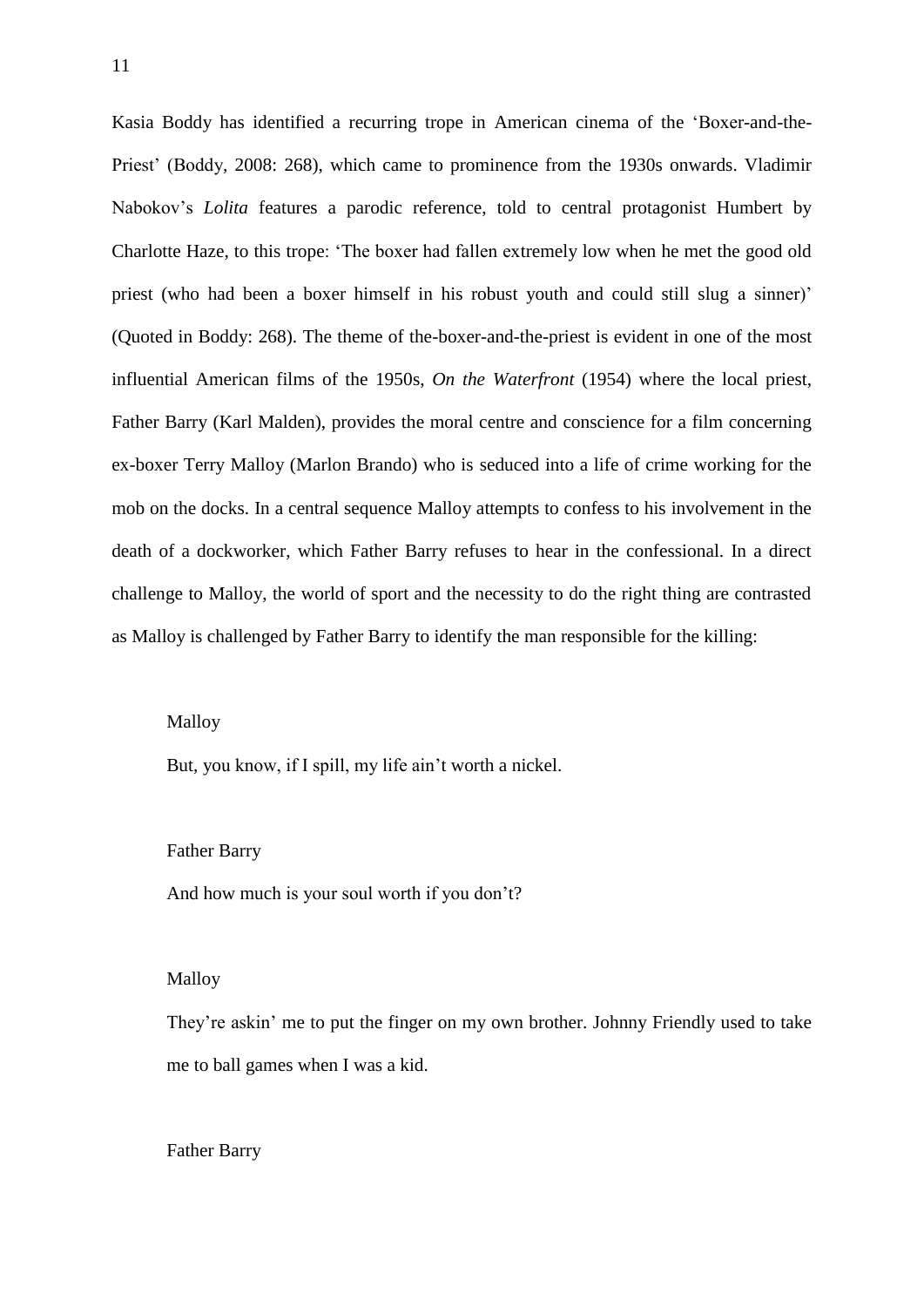'Ball games.' Don't break my heart. I wouldn't care if he gave you a life pass to the Polo Grounds. So you've got a brother, eh? Let me tell you something: You've got some other brothers. And they're getting' the short end ... while your Johnny's getting mustard on his face at the Polo Grounds. Ball games! Listen. If I were you, I would walk right...

Never mind. I'm not asking you to do anything. It's your own conscience that's got to do the asking.

#### Malloy

'Conscience.' That stuff ... That stuff can drive you nuts.

Nevertheless, as in *Trouble Along the Way* it is ultimately not sport that is condemned but rather its corruption by those who won't play by the rules. While Father Barry has himself a sporting background as 'a pretty good ball player and something of an amateur boxer in his college days' (Schulberg, 1988: 43), in what has become one of the most quoted sequences in cinema history, it is the lost potential for success that sport might have offered him that is most regretted by Malloy. His boxing career ended prematurely after he was convinced by his brother Charley to take a dive for the mob:

You remember that night in the Garden, you came down to my dressin' room ...

and said, 'Kid, this ain't your night. We're goin' for the price on Wilson?' You remember that? … I coulda taken Wilson apart. So what happens? He gets the title shot outdoors in a ballpark ... and what do I get? A one-way ticket to Palookaville. You was my brother, Charley. You shoulda looked out for me a little bit … I coulda had class. I coulda been a contender. I coulda been somebody... instead of a bum ...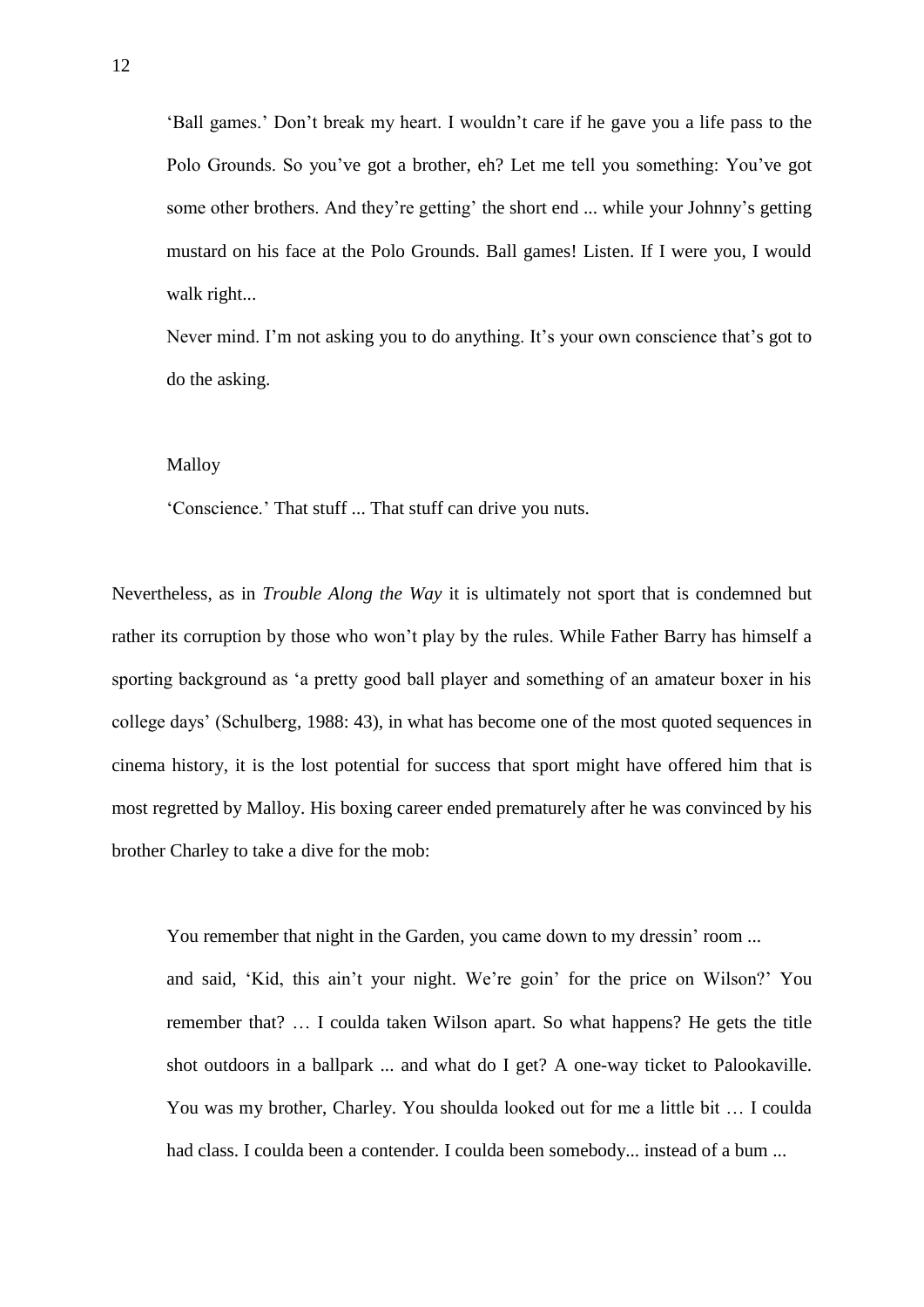A further film from the 1950s that also exhibits the boxer-and-the-priest trope is seminal director John Ford's most commercially successful film, *The Quiet Man* (1952).<sup>5</sup> Indeed, *The Quiet Man* actually includes two 'priests', one Protestant, one Catholic, in a work which features John Wayne in the central role of Irish-American boxer Sean Thornton who returns to Ireland in search of his ancestral home. Local Protestant Minister Reverend Playfair (Arthur Shields) had boxed in his youth, and both he and the Parish Priest, Father Lonergan (Ward Bond), play crucial roles in facilitating the recovery (and eventual integration into a new community) of the traumatized Thornton after his accidental killing of an opponent in the ring in the United States.

Significantly, fighting has a crucial role to play in this process. A core theme of *The Quiet Man* is the rehabilitation of the boxer, and arguably boxing itself, facilitated by the religious figures in this community. Thornton is reluctant to fight again after his final traumatic fight in the ring, despite being provoked repeatedly by a local farmer, Squire 'Red' Will Danaher (played by former professional boxer Victor McLaglen), his wife's brother who refuses to part with her dowry. However, with the assistance and implicit encouragement of former boxer Reverend Playfair (the only local person who is aware of Thornton's boxing past), he eventually confronts Danaher to demand the return of the dowry leading to one of the longest fight sequences in cinema. While fought over several miles of Irish countryside rather than in the ring, there are clear attempts to regulate the contest within the rules of boxing, with local bookmaker and matchmaker, Michaleen Oge Flynn (Barry Fitzgerald), declaring at one point (when others try to get involved), 'This is a private fight. The Marquis of Queensbury rules will be observed on all occasions'. By the end of the fight, Thornton gains Danaher's respect

1

<sup>5</sup> Indeed, the popularity of *The Quiet Man* is evident in the trailer of *Trouble Along the Way* which describes Wayne as 'The Quiet Man in love with trouble'. Trailer available on Youtube at

<sup>&</sup>lt;https://www.youtube.com/watch?v=moExVXryj0A> (accessed 10 September 2014)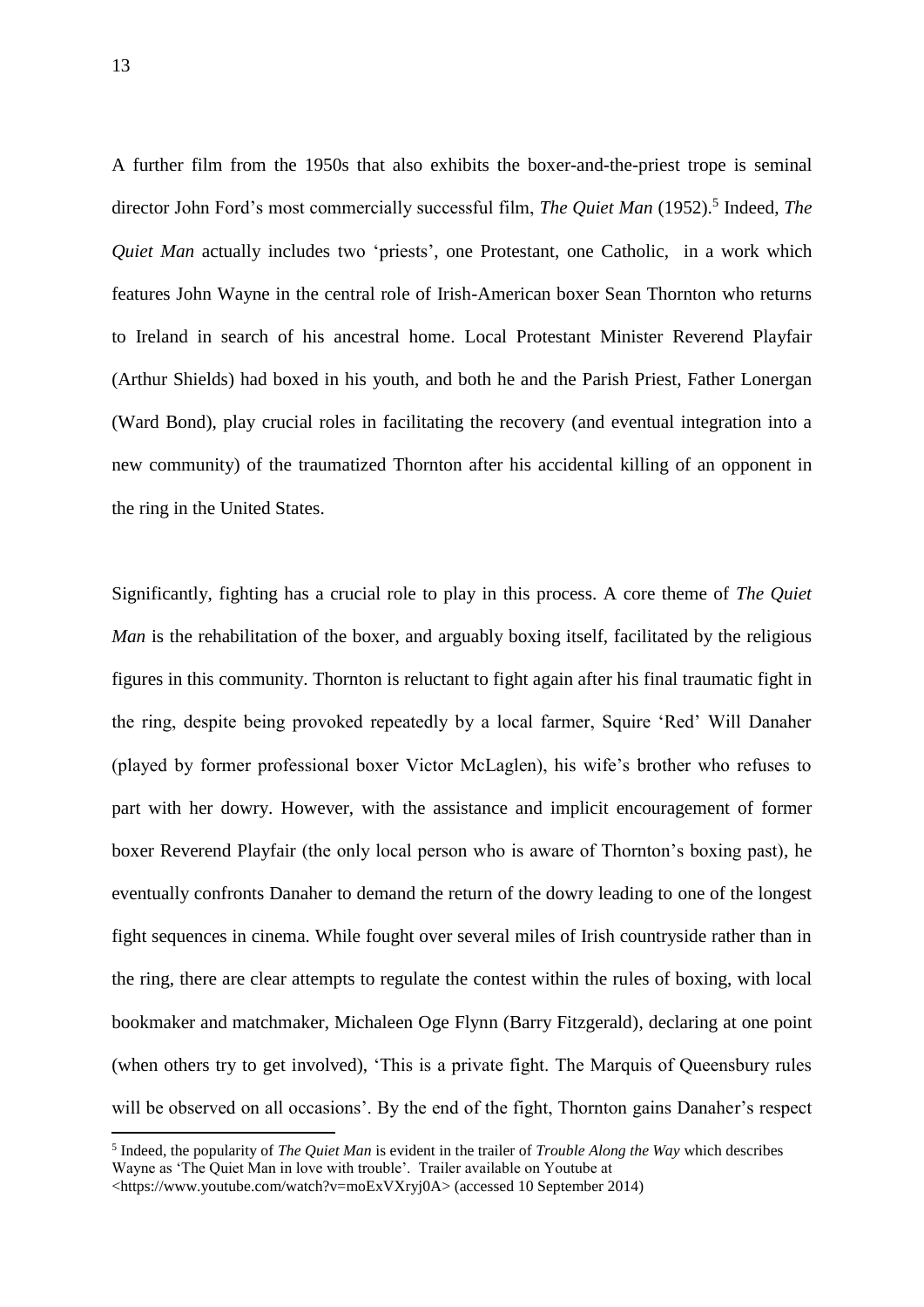('You know, Yank. I've taken quite a likin' to you' he remarks) and the two are pictured arm in arm on their way to Thornton's house for dinner. It would seem that the boxer and boxing, with the assistance of the local Catholic priest and Protestant minister, have been rehabilitated.

The boxer-and-the-priest trope (if somewhat reworked as the boxing-trainer and the priest) received its most memorable recent appearance in Clint Eastwood's Oscar winning film *Million Dollar Baby*. The film was, however, one of the most controversial Oscar winners of recent years. The most controversial aspect of *Million Dollar Baby* was the unsettling and highly emotionally charged final part of the film. Though initially reluctant, trainer Frankie Dunn (played by Eastwood) eventually agrees to manage female boxer, Maggie Fitzgerald (Hilary Swank), convinced in particular by the persistence and belief in her of his assistant, Eddie Scrap-Iron Dupris (Morgan Freeman), in the run-down gym he owns. Fitzgerald enjoys considerable success at first in the ring under Dunn's management and finally gets a chance to fight for the World Welterweight Championship. However in the fight itself against the reigning champion Billie 'The Blue Bear' (Lucia Rijker) she is seriously injured by an illegal blow from her opponent that leaves her with an acute spinal cord injury and little hope of full recovery. Unable to live with the severely restricted mobility she is likely to endure for the remainder of her life, Fitzgerald begs Dunn to end her life which he eventually, if reluctantly, does.

Prior to assisting Fitzgerald to end her life, Dunn seeks advice from his local priest, Father Horvak (Brían O'Byrne), a figure with whom Dunn discusses questions of faith and seeks advice from on a number of occasions during the film. Significantly the scene concerned is shot inside Father Horvak's church, beginning with the camera tracking up the central aisle to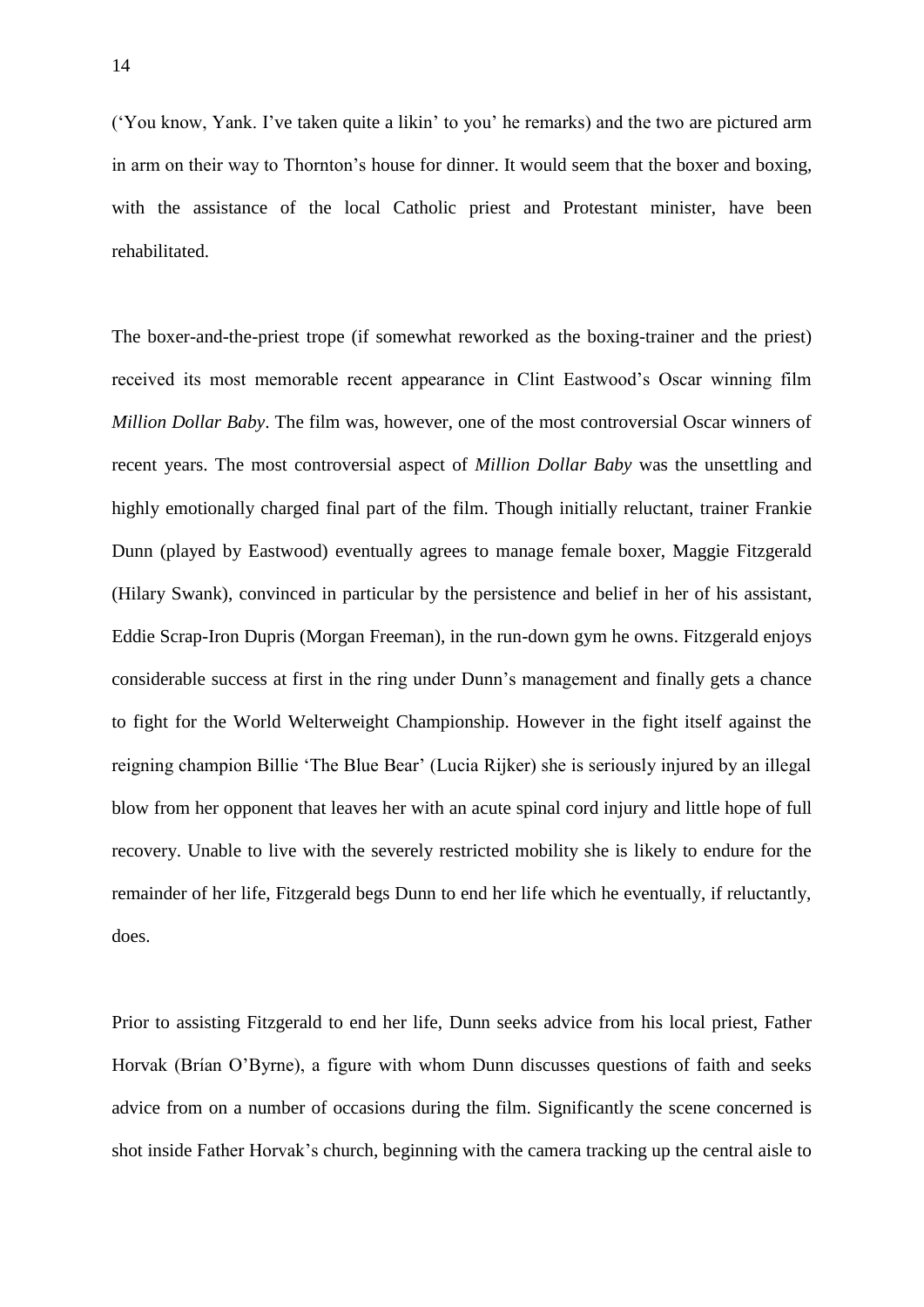where Dunn and Father Horvak sit, capturing the altar, crucifix, religious iconography and various religious signifiers as we approach the two already in conversation. The placing of this scene inside the church and the rendering of religious icons in this manner was a significant change from the original screenplay; in Paul Haggis' *Million Dollar Baby: Rope Burns*, this is an exterior scene which takes place on the steps of the church rather than indoors (Haggis, [n.d.]: 113). The choice of an interior location emphasizes the religious context which Frankie has placed himself within in an attempt to come to terms with Fitzgerald's request to die. It is also the context he will clearly have to step outside to agree to her request. As the conversation develops between the two, it is clear in the anguished responses of Frankie that he is contemplating a step beyond his religious faith:

Father Horvak: You can't do it, you know that.

Frankie: I do, Father. You don't know how thick she is, how hard it was to train her. Other fighters would do exactly what you say to them and she'd ask, 'why this' and 'why that' and do it her own way, anyway. How she fought for the title ... Wasn't by anything, it wasn't by listening to me. But now she wants to die and I just want to keep her with me. And I swear to God, Father, it's committing a sin by doing it. By keeping her alive, I'm killing her. Do you know what I mean? How do I get around that?

Father Horvak: You don't. You step aside, Frankie. You leave it with God.

Frankie: She's not asking for God's help. She's asking for mine.

Father Horvak: Frankie, I've seen you at mass almost every day for 23 years. The only person who comes to church that much is the kind who can't forgive himself for something. Whatever sins you're carrying, they're nothing compared to this. Forget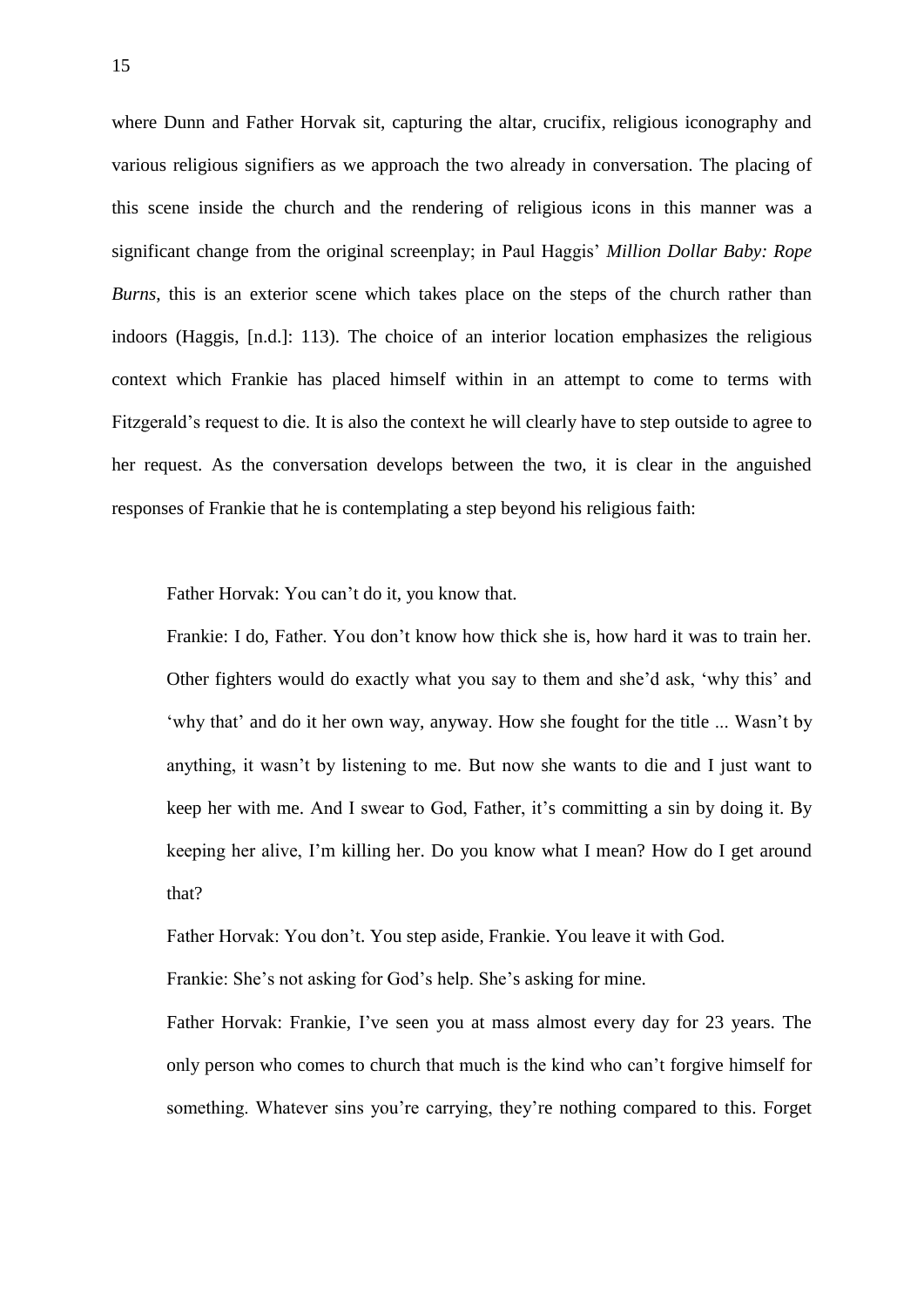about God or Heaven and Hell. If you do this thing, you'll be lost, somewhere so deep, you'll never find yourself again.

While Frankie's decision to assist Fitzgerald with ending her life is clearly at odds with Christian doctrine (and was the subject of considerable criticism on the film's release) (Davis, 2005), this controversial aspect of *Million Dollar Baby* is arguably counterbalanced by a Christian message at the heart of the film. Sharon Roubach has contended that while the film represents euthanasia as an act of mercy and love, it is nonetheless a work with a central Christian message based on the image of the Holy Trinity, an aspect of Catholic faith which is foregrounded within the film in an earlier discussion between Frankie and his priest:

Father Horvak: What's confusing you this week?

Frankie: Same old one God, three gods.

Father Horvak: Frankie, most people figure out in kindergarten, it's all about faith.

Frankie: Is it sort of like snap, crackle and pop all rolled up in one big box?

Father Horvak: You're standing outside my church comparing God to Rice Crispies? The only reason you come to mass everyday is to wind me up. It's not going to happen this morning.

Frankie: Well, I'm confused.

Father Horvak: No you're not,

Frankie: Yes I am.

Father Horvak: Then here is your answer: there is one God. Anything else? 'Cause I'm busy.

Frankie: What about the Holy Ghost?

Father Horvak: He's the expression of God's love.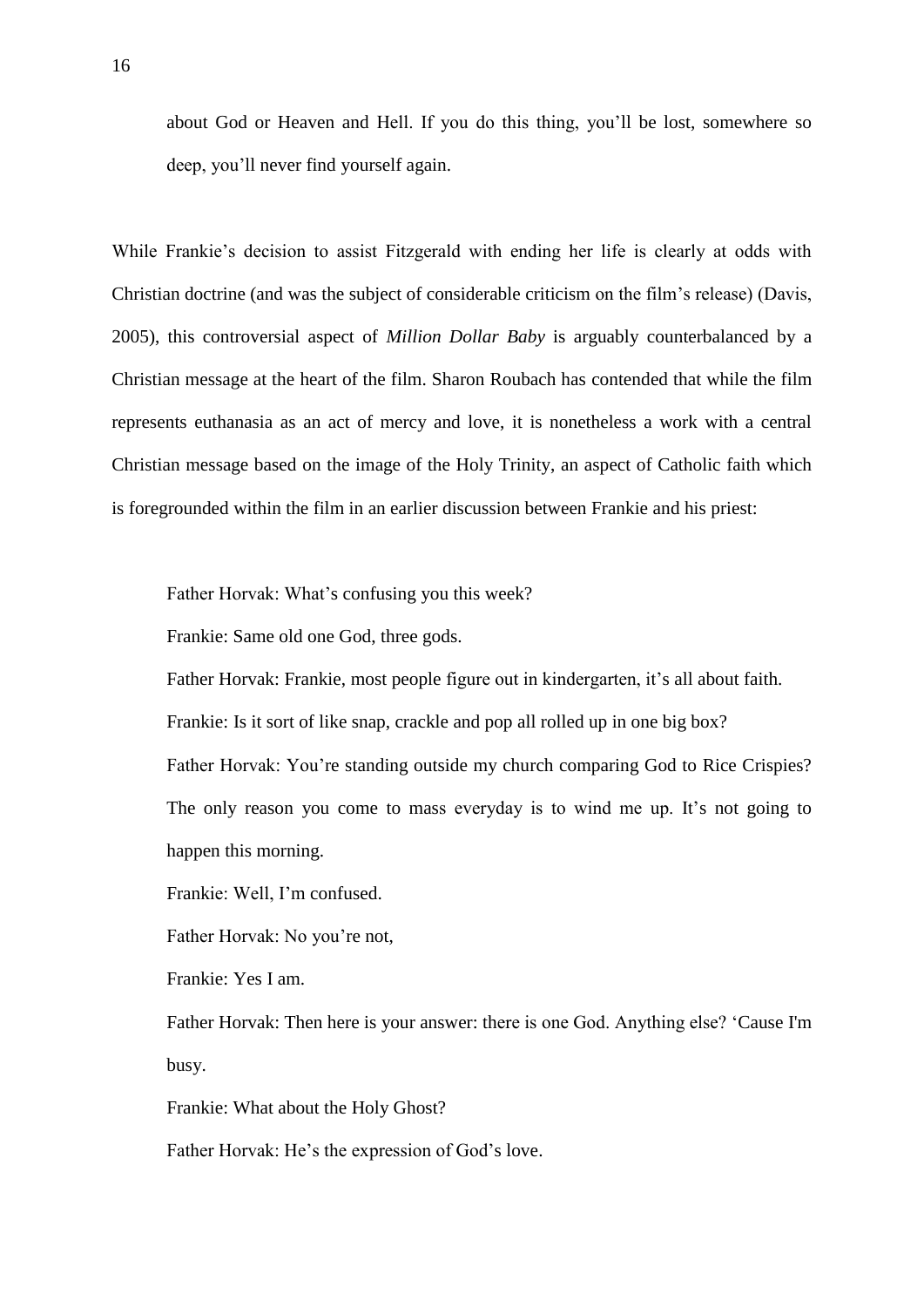Frankie: And Jesus?

Father Horvak: Son of God. Don't play stupid. Frankie: What is he then; does that make him a demi-God?

Father Horvak: There are no demi-gods, you fucking pagan.

This unusual, and in its closing somewhat irreverent consideration of a central article of faith within Christianity, may point to a larger message within the film as a whole in which the three main characters themselves personify aspects of the Holy Trinity. For Roubach (2007):

*Million Dollar Baby* is a boxing movie that uses imagery associated with the Holy Trinity – personified by the film's three protagonists [Frank Dunn (Clint Eastwood) as God the Father; Maggie Fitzgerald (Hilary Swank) as 'Like Jesus', and Eddie Scrap-Iron Dupris (Morgan Freeman) as 'the Holy Ghost'] – to put forth a view that the essence of Christianity relates to belief and love. The Trinity also lends itself as a medium for Eastwood's reflections of notions of home and family, through a comparison between biological dysfunctional families and human bonds based on love and compassion.

Roubach's reading of *Million Dollar Baby* identifies a further recurring aspect of the relationship between sport and Christianity as depicted in American film. The extent to which sporting figures may themselves personify or are paralleled with Christian figures. Indeed, occasionally Christian figures have 'crossed the ropes' to participate in sporting events themselves. John Derek played Episcopalian minister Gil Allen in *The Leather Saint* (1956) who fights professionally (unknown to his superiors), under the fight name 'Kid Sunday', to earn money to buy rehabilitation equipment for a children's hospital in his parish. *The*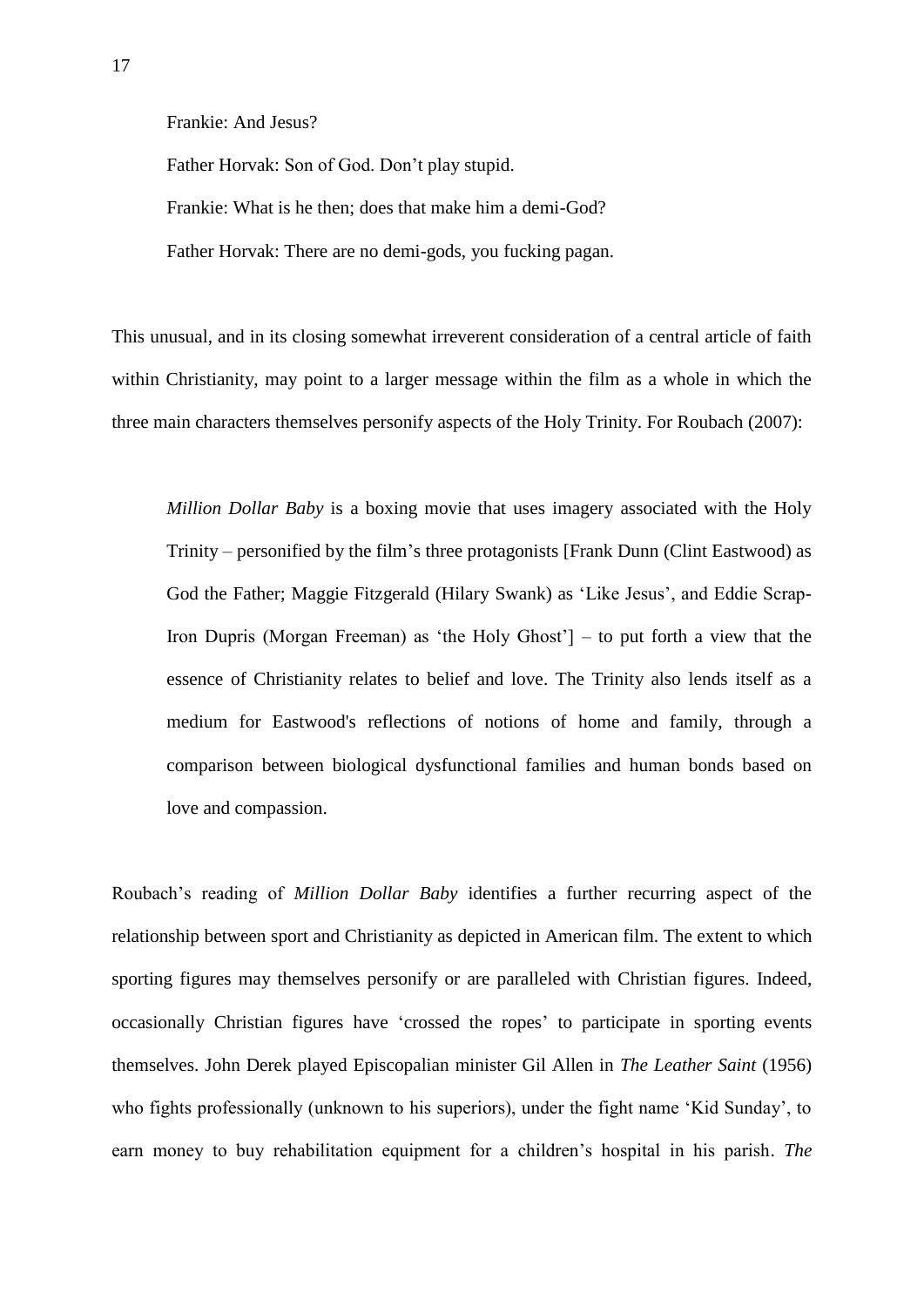*Leather Saint* anticipated in some respects the more recent film, *Nacho Libre* (2006), a work based on the true story of a Mexican priest, Rev. [Sergio Gutiérrez Benítez](file:///C:/wiki/Sergio_Guti%25C3%25A9rrez_Ben%25C3%25ADtez) or [Fray Tormenta](file:///C:/wiki/Fray_Tormenta) ('Friar Storm'), who competed as a masked luchador, or Lucha libre (free wrestling) wrestler for 23 years in order to raise money for the orphanage he directed. Rev. [Sergio Gutiérrez](file:///C:/wiki/Sergio_Guti%25C3%25A9rrez_Ben%25C3%25ADtez)  [Benítez](file:///C:/wiki/Sergio_Guti%25C3%25A9rrez_Ben%25C3%25ADtez) is transformed into a friar-cook at a Mexican orphanage, Ignacio 'Nacho Libre' (Jack Black). The Hollywood requirement to have a romantic interest attached leads to the rather unconvincing suggestion of a possible romance between Nacho and the strikingly beautiful Sister Encarnación (Ana de la Reguera). In line with many other films within the sports film genre, Nacho unsurprisingly wins the climatic bout that provides the film's climax thereby earning the money necessary to buy a bus and improve the facilities for the orphans.

With the exception of films such as *The Leather Saint* and *Nacho Libre*, it is rare that we find such Christian figures in sporting roles in film. Indeed, the choice of director Jared Hess to take a comedic approach to such a possibility in *Nacho Libre* reflects the presumed absurdity of such an occurrence (certainly from the perspective of expected audiences), and this absurdity is emphasized within the film itself. More typical is the incorporation of religious tropes into athletes or the creation of parallels between the lives of athletes and those of figures associated with Christianity. A relevant early example is *The Babe Ruth Story* (1948), a biopic of the legendary baseball player.

As several commentators have noted, the depiction of Babe Ruth in this much criticised film owes much to Christian exemplars. For Gerald Mote (quoted in Ardolino, 2003: 112), 'the movie is played as though … Babe Ruth were Moses … as gospel'. For Frank Ardolino (2003: 116), the film presents Ruth as 'the sacred bambino, born to save baseball and to heal children with the miraculous power of his home run', while Deborah Tudor (1997: 56)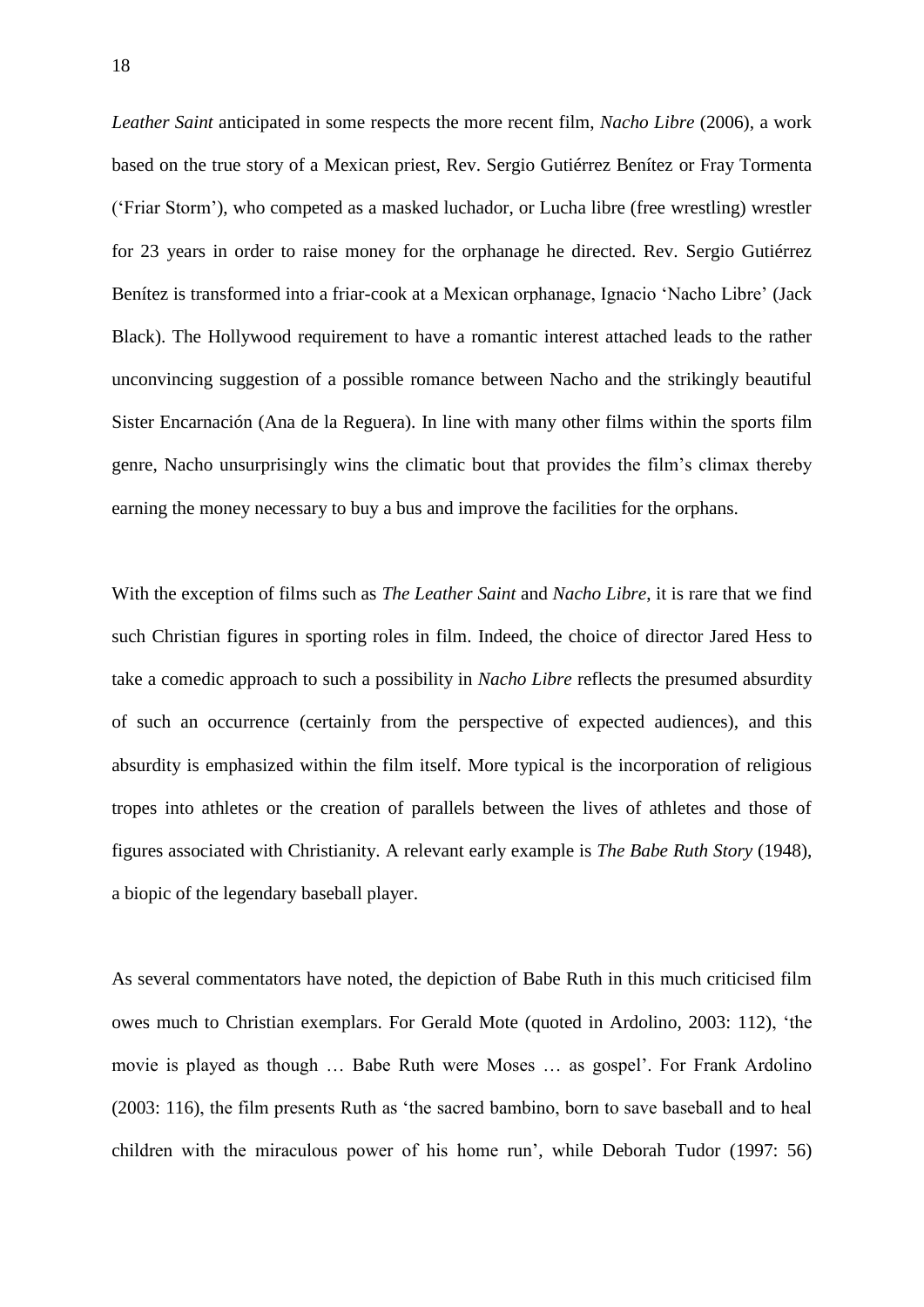contends that the film 'creates a legendary hero akin to Christ in the sense that Ruth becomes a sacrificed (sports) god, whose exploits brought only good to the world'. Indeed, a Christian figure – Brother Matthias (Charles Bickford) at St. Mary's Industrial School for Boys – introduces baseball to Ruth and encourages his developing talent, and baseball is itself associated with religion within the film. When a younger player encourages Babe to sue baseball after he is fired (unfairly the film suggests) by the Boston Braves, Babe responds 'sue baseball? That would be like suing the church'.

Ruth, as depicted in *The Babe Ruth Story,* is transformed into an almost Christ-like figure, surrounding himself with children and capable, it would appear, of inspiring those children when necessary to recover from paralysis or life-threatening illnesses. In one incident while visiting Chicago for a World Series game between the Chicago Cubs and Ruth's New York Yankees, he visits a dying boy named Johnny (Gregory Marshall) and promises to hit him a home run. As we watch Johnny listening to the game over the radio, Babe calls his shot, hits the home run, and the boy would appear to recover from his illness.

Babe eventually succumbs to a serious unnamed illness himself, but even here while dying in a hospital bed the film suggests he was willing to risk his own life – in a further Christ-like gesture – to save others by testing an experimental serum for his illness. In these later scenes, Babe also receives a Miraculous Medal from a young boy concerned about his illness and he proceeds to pin the medal to his shirt; we are then given a close up shot of the medal to affirm again Babe's saintliness. If we were still in any doubt, the narrator reminds us over the final moments of the film, that to all the many fans who followed Babe during his life, Babe ended up 'offering his life to help them and theirs.'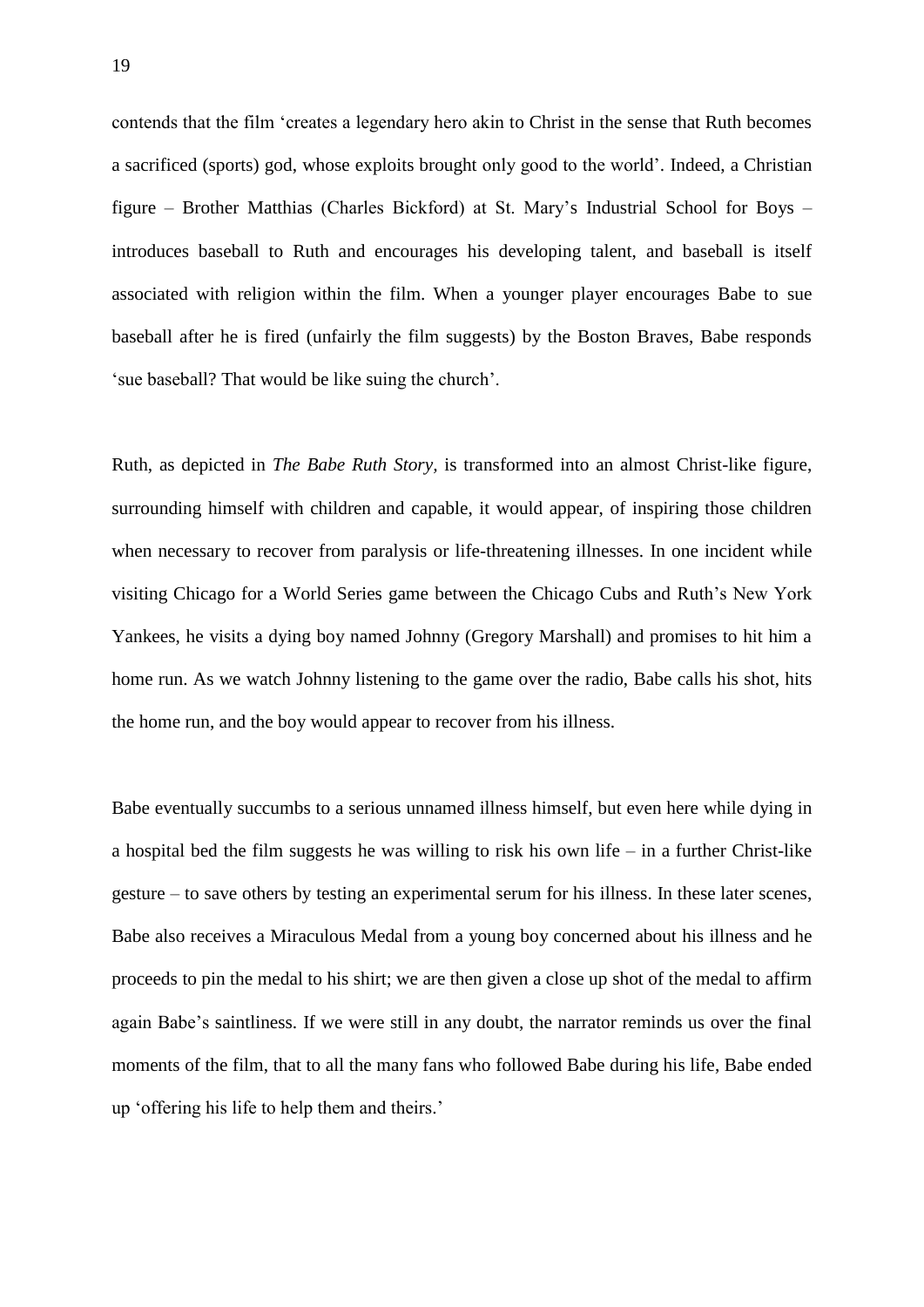*The Babe Ruth Story* is not unique in its approach to its subject as sport films have often provided mythologised depictions of the athletes represented, frequently drawing on Christian exemplars to do so. One of the most successful sport film franchises, *Rocky*, is a significant example in this respect. Indeed, the first Oscar winning film of the series, *Rocky* (1976) opens (after the screen filling letters of Rocky) not with a shot of the fighter but of Jesus Christ, holding the Eucharist. The camera eventually zooms out from a shot of Christ's face to reveal it as part of a mural on the wall of a gym—appropriately called the 'Resurrection A.C.'—where Rocky is fighting. The tilting of the camera down from Jesus to Rocky makes a clear, and perhaps overly obvious, connection between the two figures. *Rocky*'s director John G. Avildsen (2005) has acknowledged that he wanted to make this connection noting that 'I'll go from him to Rocky and I've already got a lot of the people on my side'. In this admission, Avildsen not only reveals his motivation but also his expectation of audience recognition and sympathy with the image of Jesus Christ, affirming the dominant Christian values of the film as a whole as well as the audience he was hoping to attract to watch it. The Christianity of *Rocky*'s eponymous central protagonist, Rocky Balboa (played by the film's writer Sylvester Stallone), is also affirmed at several points in the film, particularly in moments in which we see him praying before big fights. As with *The Babe Ruth Story*, Rocky too is depicted as a saviour and as the film progresses and his identity is revealed, it becomes apparent that what he is redeeming is marginalized and underprivileged white working-class masculinity (Crosson, 2013).

It is clear from the opening of the film, including through the depiction of his apartment and the area in which he lives, that Rocky comes from an underprivileged working-class Italian-American background and the challenging circumstances he faces economically as well as physically are apparent. Despite his humble beginnings, and limited boxing ability, Rocky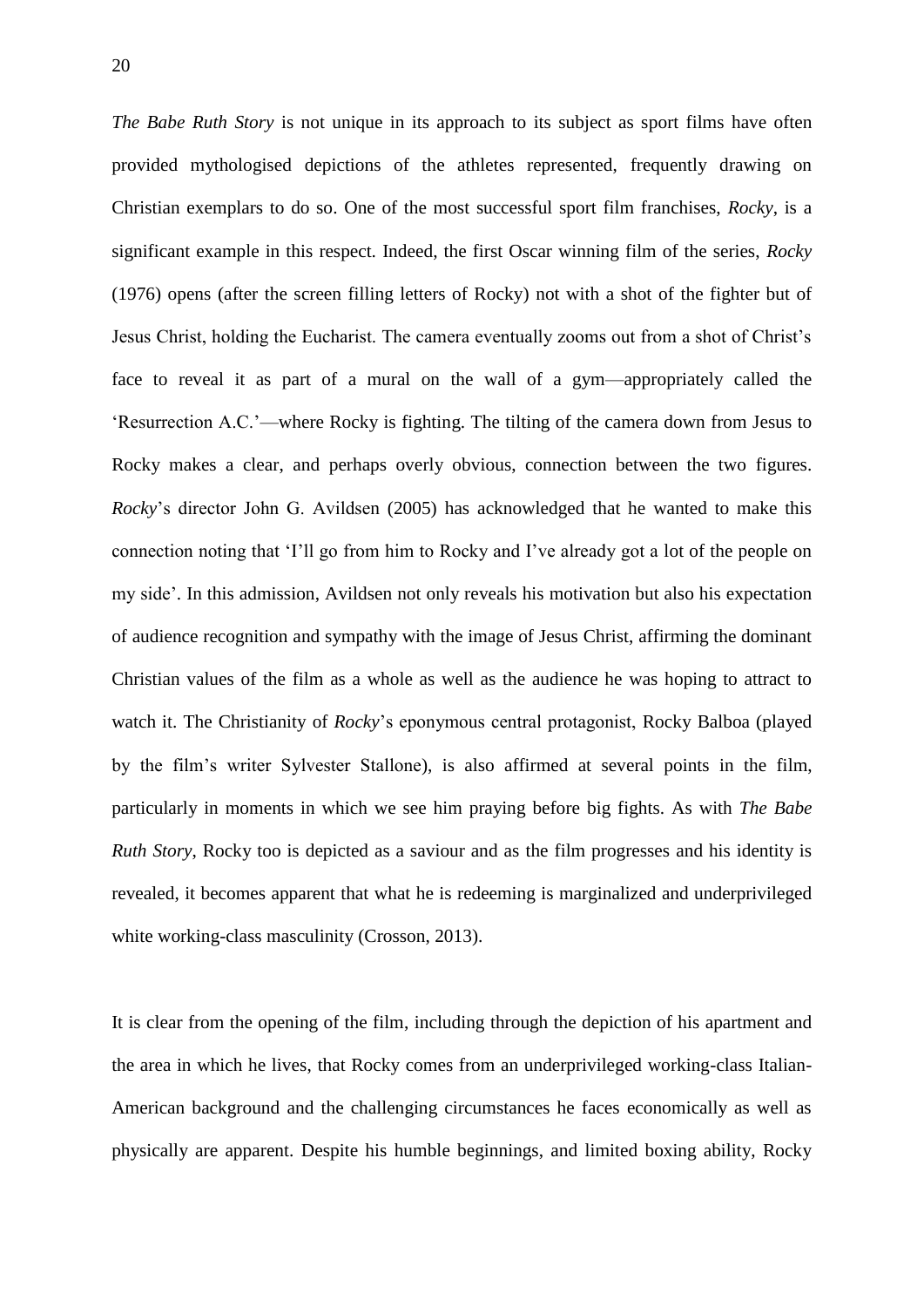nonetheless succeeds in getting a fight with the African American world heavyweight champion, Apollo Creed (Carl Weathers). Even though he is written off in advance as having no chance, Rocky succeeds in taking the champion to 15 rounds in a closely fought contest. In the film's emotionally charged and uplifting ending, we witness a battered but still standing Rocky call for his partner Adrian (Talia Shire) while the crowd chant his name; he has had his opportunity, gone the distance and in the process redeemed White working-class masculinity.

What *Rocky* successfully charts – and arguably is the most influential example of – is what I have called the 'American Dream trajectory' (Crosson, 2013). A crucial role of sport (and the sports film) has been its engagement with, and often affirmation of, this central ideology in American life, the American Dream of opportunity, upward social mobility and material success so central to that society. This ideology continues to be a powerful force, an ideology repeatedly affirmed by leading figures in American society, including in two major addresses in 2011, by President Barack Obama.<sup>6</sup> The persistence of this 'meritocracy myth' (McNamee and Miller, 2009), in the face of all the evidence that points to its fallacy, owes much to two of the most influential cultural forces in American life, sport and film. Individually, both have contributed greatly to the affirmation of this ideology, a fact underscored when we encounter them together within film.

Sport provides one of the most popular and influential cultural practices for the affirmation and potential achievement of the American dream. As noted by Howard Nixon (1984: 25), 'Sport is an appropriate vehicle for testing the ideology of the American Dream because the legitimizing beliefs of the sports institution mirror basic tenets of the American Dream'.

1

<sup>6</sup> The first speech, 'The Country We Believe In' was delivered on April 13 2011 to The George Washington University, Washington, D.C. while the second was given in an address in Dublin during an official visit to Ireland on May 23, 2011.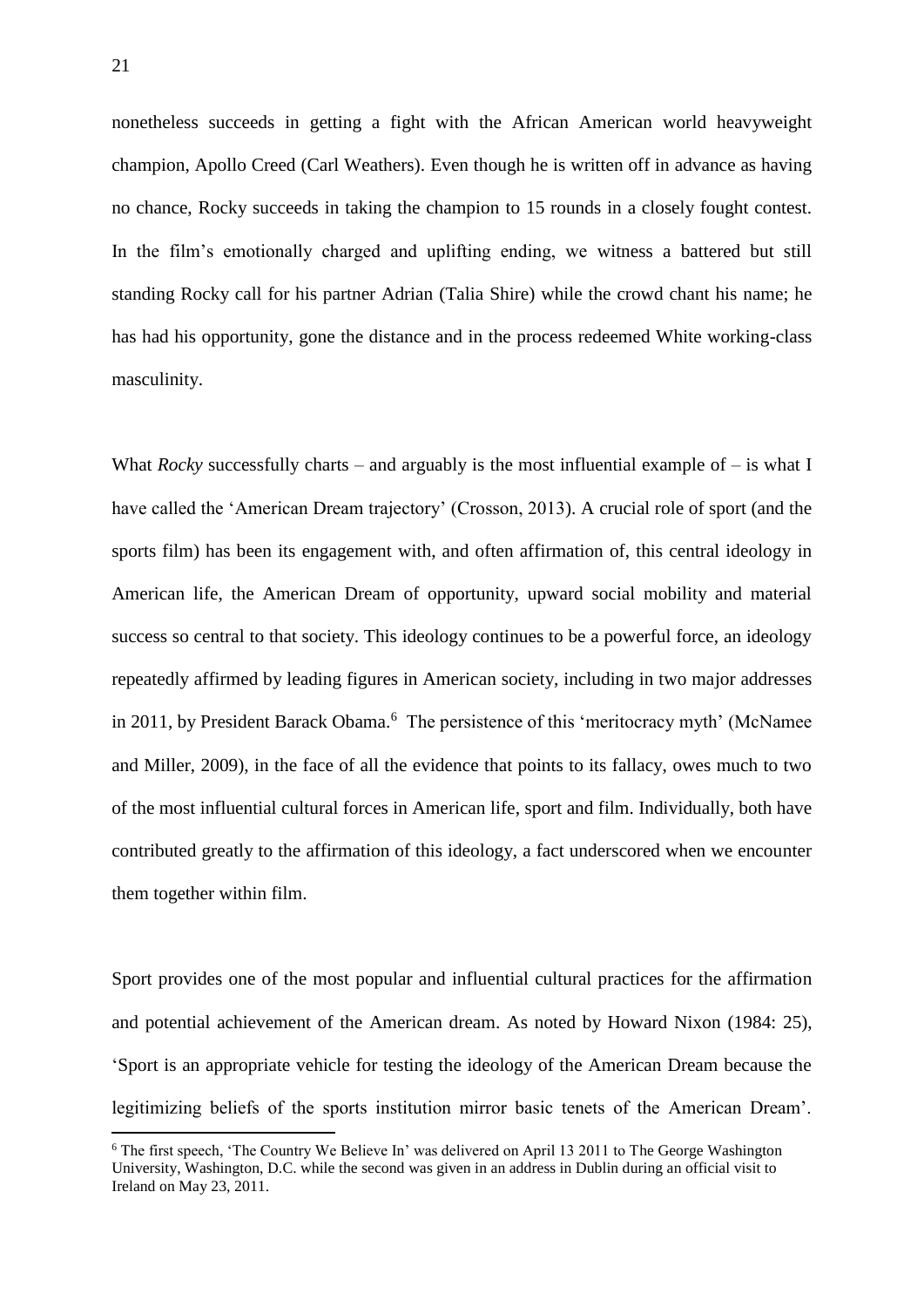These beliefs were summarised by Harry Edwards in his influential study *The Sociology of Sport* (1973). Though first published in 1973, the study still remains relevant to the depiction of sport – and religion – within the American sports film. Through a survey of references to sport in American magazines, newspapers and a major athletic journal, Edwards identified a 'dominant American Sports creed'. Similar to those beliefs that underscore the American Dream, Edwards saw this creed as encompassing a series of beliefs concerned with affirming the advantages and benefits of participating in organised sports. Edwards summarised this creed under seven headings, incorporating 12 principal statements, which reflected the ideological goals of sport, including centrally 'Religiosity' and 'expressions relating sports achievement to traditional American Christianity' (1973: 69). As we have already considered, this concern has been a recurring feature of the sports film from its emergence in the United States in the early twentieth century (Crosson, 2013).

Much as with sport in the earlier part of the twentieth century, the American Dream trajectory has equally benefited from the imprimatur of religious association. This trajectory has been one of the most popular and commercially successful of the past forty years and is a recurring feature of the American sports film genre, often allied with and supported by references to Christianity. A relevant recent example from the early  $21<sup>st</sup>$  century is the Walt Disney Pictures baseball themed production *The Rookie* (2002). *The Rookie* makes explicit a feature evident across baseball themed films as a whole (including such seminal films as *The Natural* (1984) and *Field of Dreams* (1989)): the indebtedness to Christianity for the authority of baseball in American life.<sup>7</sup> *The Rookie* begins with a narrator describing the origins of the town of Big Lake, Texas, connecting this origin myth of a man who believed oil existed in the barren location of the town, with religion (through the two nuns that supported him

-

<sup>7</sup> For further on this see Erickson (2001: 40-58).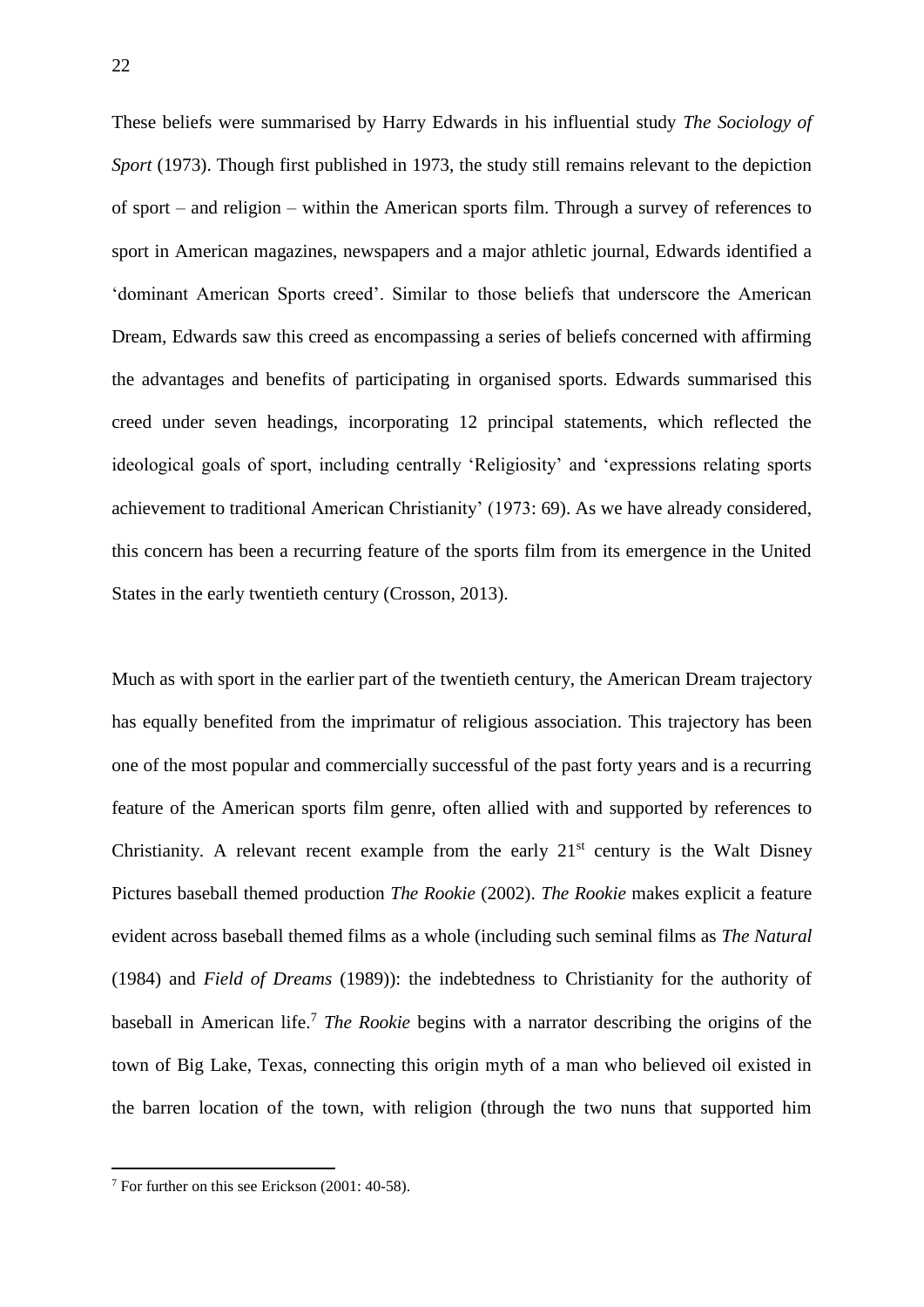financially and the priest whose advice also appears to have helped him realize his dream), the playing of baseball, and legendary figures in the game:

when the nuns told their parish priest about the man's dream and their investment in it, now, he counseled them to try and get their money back. Sheepishly, they admitted that it was too late, that the money was already spent. Well, the priest, he sighed, shook his head, and offered just one small bit of advice – bless the site with rose petals, and invoke the help of Saint Rita, patron saint of impossible dreams. And while the workers waited for the oil that would eventually come, they played baseball. Played baseball so well that some were able to give up the dirt and the despair and went on to play majorleague ball in the glory days of Ruth and Gehrig.

This sequence also begins suggestively with a crane shot that provides a God-like and mythologizing perspective on the man stamping the ground beneath his feet in a barren and windswept landscape. With the discovery of oil, following the blessing with rose petals and the apparent intercession of Saint Rita, oil workers arrive to the area that would become Big Lake, and baseball (which we witness workers play) provides, the narrator tells us, a further avenue for success for townspeople. As a worker strikes the ball into the air, the narrator continues that Saint Rita 'decided to bless our little town just one more time', and the ball appears to land in the near-present, caught by a young boy (who is revealed to be the film's main protagonist, baseball player Jimmy Morris) in Groton, Connecticut.

The repeated reference to saint Rita (evident later in Morris' good luck charm, a St. Rita prayer medal) reflects the recurring presence of religion in the film, also apparent in the moments of prayer of the high school baseball team (which Morris coaches) before each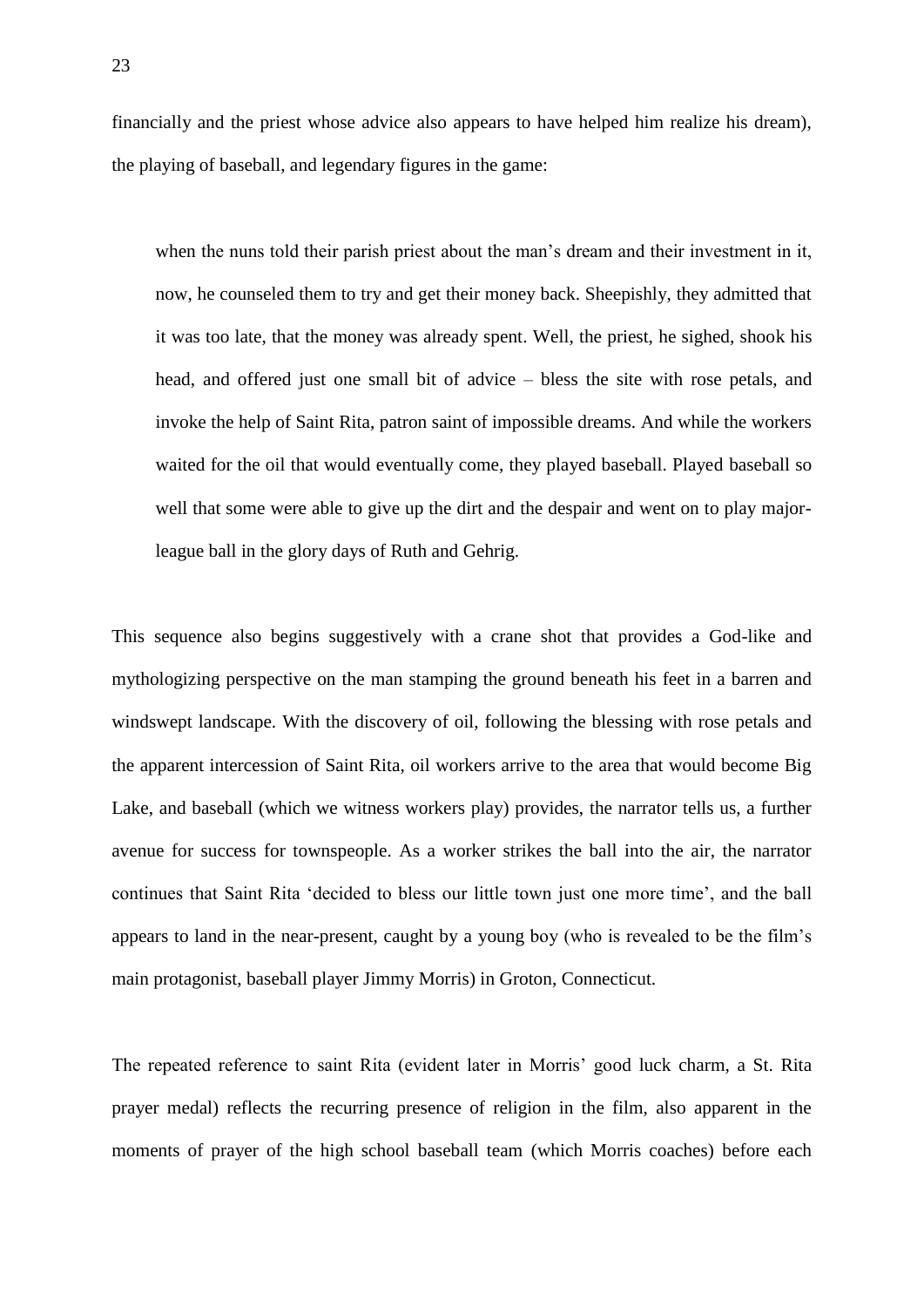game. Furthermore, the opening crane-shot is repeated towards the end of the film, when Morris (Dennis Quaid) enters a Major League baseball stadium for the first time as a player, despite been 35 years old. On entering the gates of Rangers Ballpark in Arlington, Texas, a similar crane shot accentuates the stadium's size and impressiveness, looking down on Morris again (as with Big Lake's founder in the opening shot of the film) from a God-like perspective and emphasizing the church like architecture of the stadium. In each of these moments, baseball and the dreams associated with it are given the significant imprimatur of religious association, a central tenet of the both the dominant American Sports creed and the mainstream sports film (Crosson, 2013). 8

### **Conclusion**

<u>.</u>

Much as it has done in American society as a whole, Christianity and Christian figures have provided an important imprimatur for the depiction of sport in American film. While mainstream films may acknowledge the more decadent aspects of sport, Christianity is frequently employed to counterbalance such elements and ultimately suggest the importance of sport in American life. The recurring presence of Christian figures, particularly priests, in the American sport film has facilitated the acceptance and popularisation of sport – including formerly banned sports such as boxing – via its depiction in film. Filmmakers have also looked for inspiration to Christian figures and motifs in their sympathetic rendering of athletes. A fundamental and recurring concern in many of these depictions is the affirmation of a central ideology in American life, the American Dream. Sport, with the support and imprimatur of Christianity, has functioned throughout the twentieth century as one of the

<sup>8</sup> For a discussion of a further relevant film – *The Blind Side* (2009) - with respect to sport, Christianity and the American Dream, see Crosson (2013: 78-85).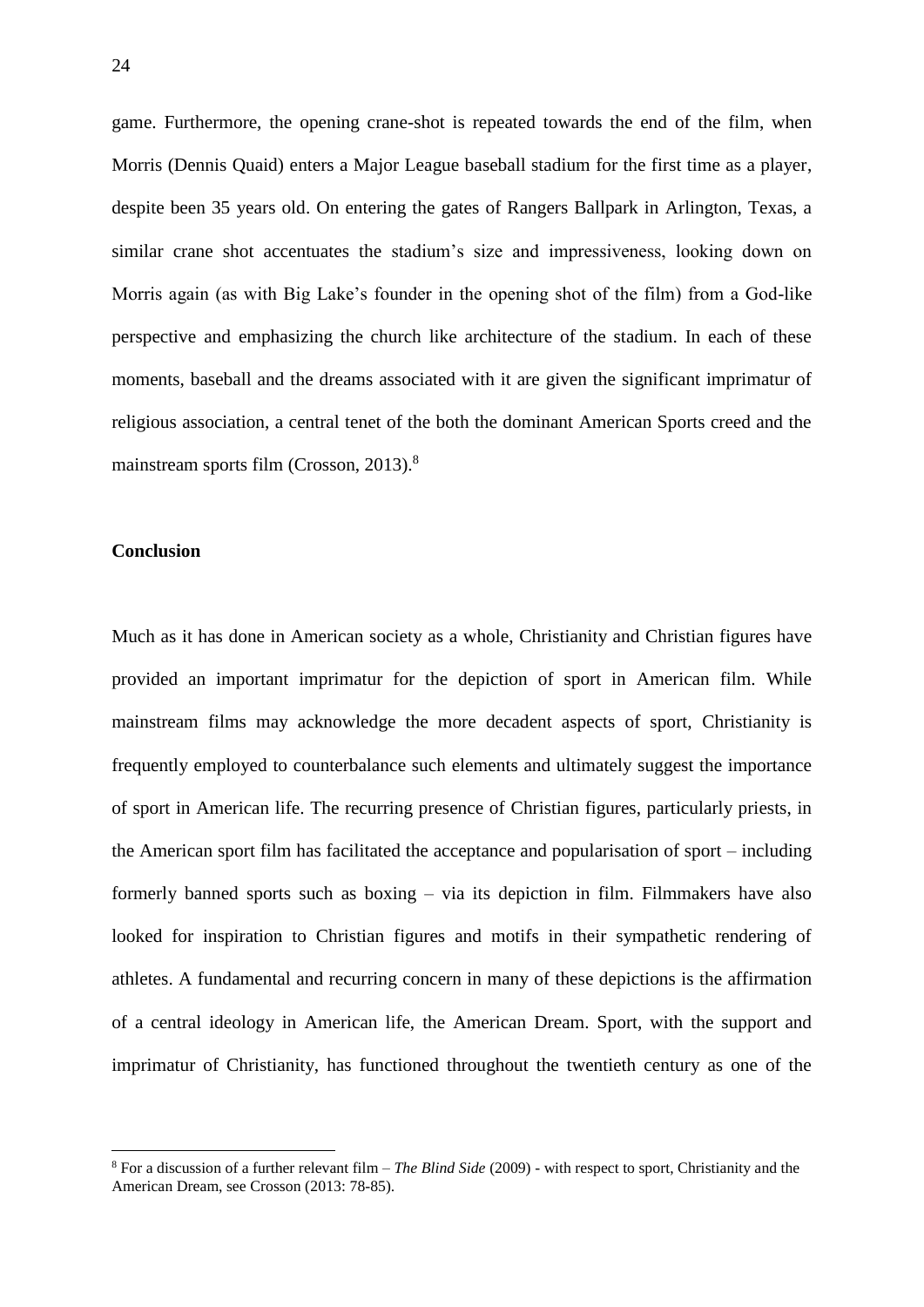most popular cultural vehicles for the apparent affirmation of the American Dream trajectory, a trajectory repeatedly employed within Hollywood cinema.

#### **References**

Altman, R. (1984), 'A Semantic/Syntactic Approach to Film Genre,' *Cinema Journal*, 23 (3): 6-18

Ardolino, F. (2003), 'From Christ-like Folk Hero to Bumbling Bacchus: Filmic Images of Babe Ruth, 1920–1992', in S. C. Wood and J. D. Pincus (Eds.) *Reel Baseball: Essays and Interviews on the National Pastime, Hollywood and American Culture*. Jefferson, NC: McFarland, pp. 107-19.

Avildsen, J. G. (2005) 'DVD Commentary', *Rocky* (1976), *Sylvester Stallone Rocky Anthology (Ultimate Edition 6 Disc Box Set)*, Sony Pictures Home Entertainment.

Boddy, K. (2008), *Boxing: A Cultural History*. London: REaktion Books, 2008.

Cashmore, E. (2000), *Sports Culture: An A-Z Guide.* London; New York: Routledge.

Corn, E. J., and W. Goldstein (1993), *A Brief History of American Sports.* New York: Hill and Wang.

Crosson, S. (2013) *Sport and Film*. London; New York: Routledge.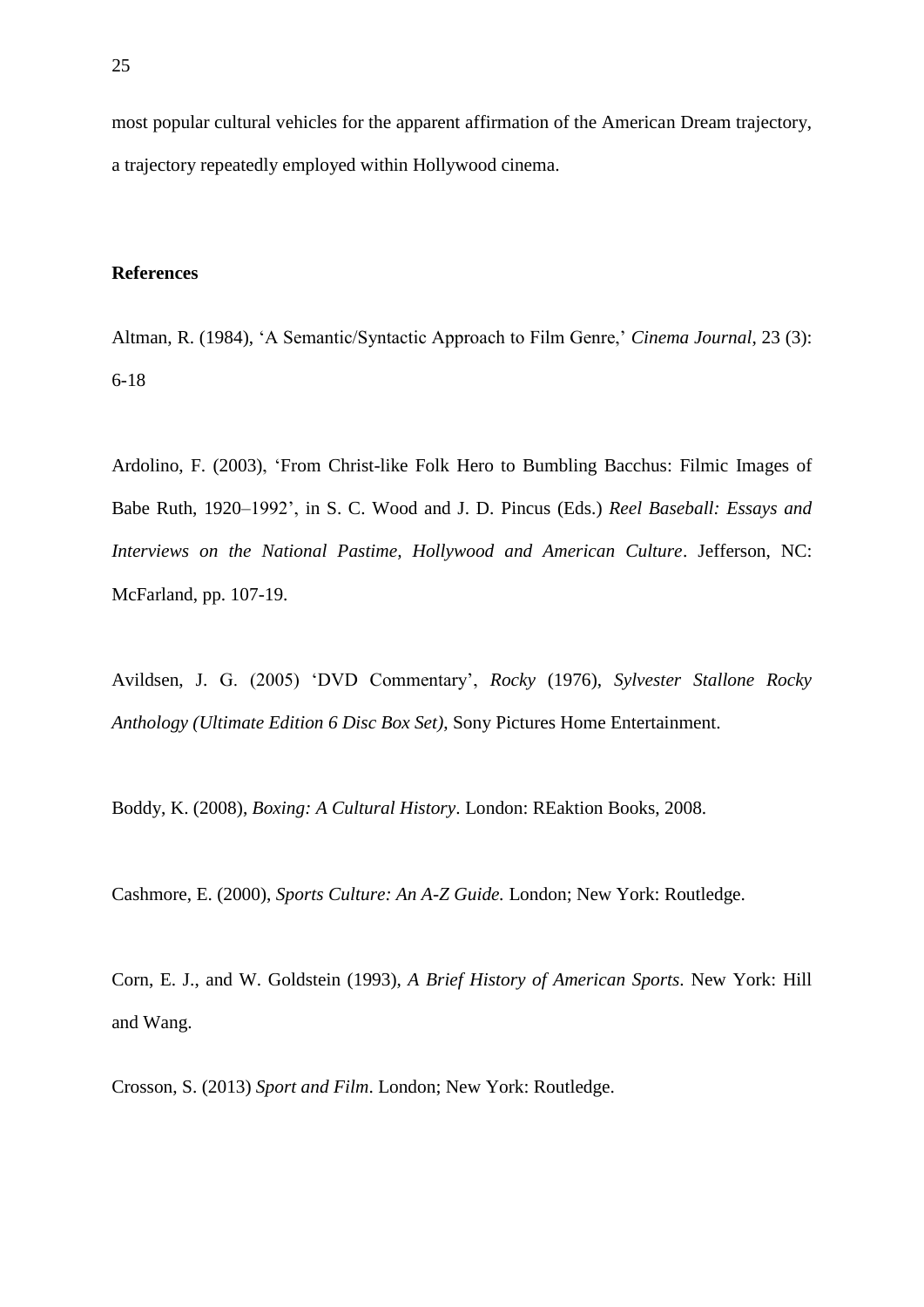Davis, L. J. (2005), 'Why 'Million Dollar Baby" Infuriates the Disabled', *Chicago Tribune*, 2 February 2, Available at: http://articles.chicagotribune.com/2005-02-02/features/0502020017\_1\_mission-ranch-inn-disability-film

Edwards, H. (1973), *The Sociology of Sport.* Homewood, IL: The Dorsey Press.

Erickson, G. (2001), '"Jesus Is Standing at the Home Plate": Baseball and American Christianity,' in Simons, W. M. (Ed.) *The Cooperstown Symposium on Baseball and American Culture, 2000*, Jefferson, NC: McFarland, pp. 40-58.

Forbes, B.D., and J .H. Mahan (Eds.) (2000), *Religion and Popular Culture in America* Berkeley, CA: University of California Press.

Grindon, L. (Summer 1996), 'Body and Soul: The Structure of Meaning in the Boxing Film Genre', *Cinema Journal*, 35 (4): 54-69.

Gruneau, R. S. (1993), 'The Critique of Sport in Modernity: Theorizing Power, Culture, and the Politics of the Body,' in E. Dunning and J. A. Maguire (Eds.) *The Sports Process: A Comparative and Developmental Approach*, Champaign, Illinois: Human Kinetics Publishers. pp. 85-109.

Haggis, P. [n.d.] *Million Dollar Baby: Rope Burns*. p. 113. Available at http://www.ateliersscenario.com/\_media/million-dollar-baby.pdf

Holt, R. (1990), *Sport and the British: a modern history*. London: Oxford University Press.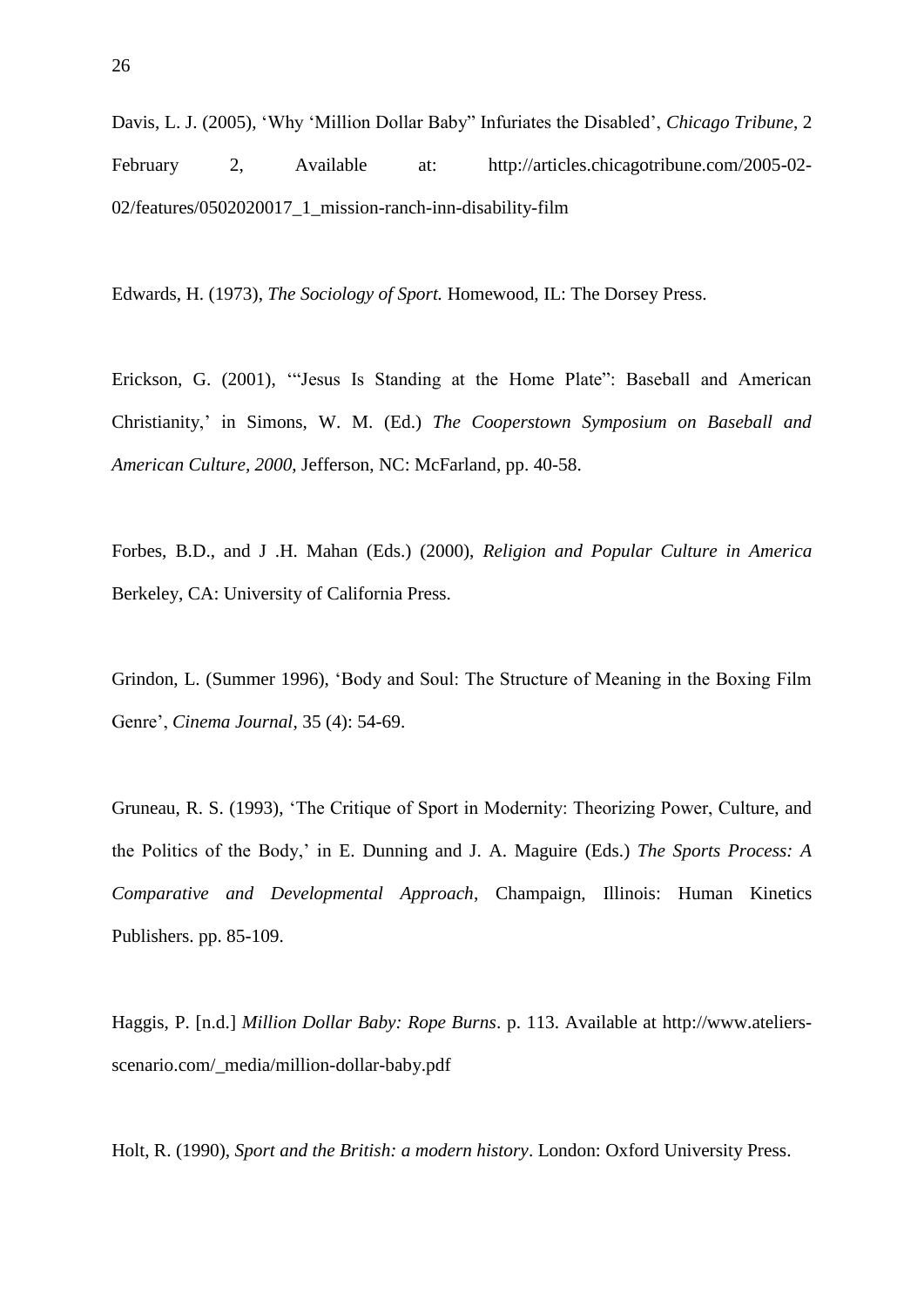Kleinhans, C. (1985), 'Working Class Film Heroes: Junior Johnson, Evel Knievel and the Film Audience,' in P. Steven (Ed.) *Jump Cut: Hollywood, Politics and Counter Cinema*. New York: Praeger Publishers. pp. 64-82.

McNamee, Stephen J. and Miller, Robert K., Jr. (2009), *The Meritocracy Myth.* Lanham, Maryland: Rowman & Littlefield.

Nixon II, H. L. (1984), *Sport and the American Dream*. Champaign, IL: Leisure Press/Human Kinetics.

Olson, S. R. (1999), *Hollywood planet: global media and the competitive advantage of narrative Transparency.* London: Routledge.

Plate, S. B. (2008), *Religion and Film: Cinema and the Re-creation of the World.* London: Wallflower.

Putney, C. (2001), *Muscular Christianity: Manhood and Sports in Protestant America, 1880- 1920*. Cambridge, Mass.: Harvard University Press.

Putney, C. (2003), 'Muscular Christianity" *The encyclopedia of informal education*, Available at: www.infed.org/christianeducation/muscular\_christianity.htm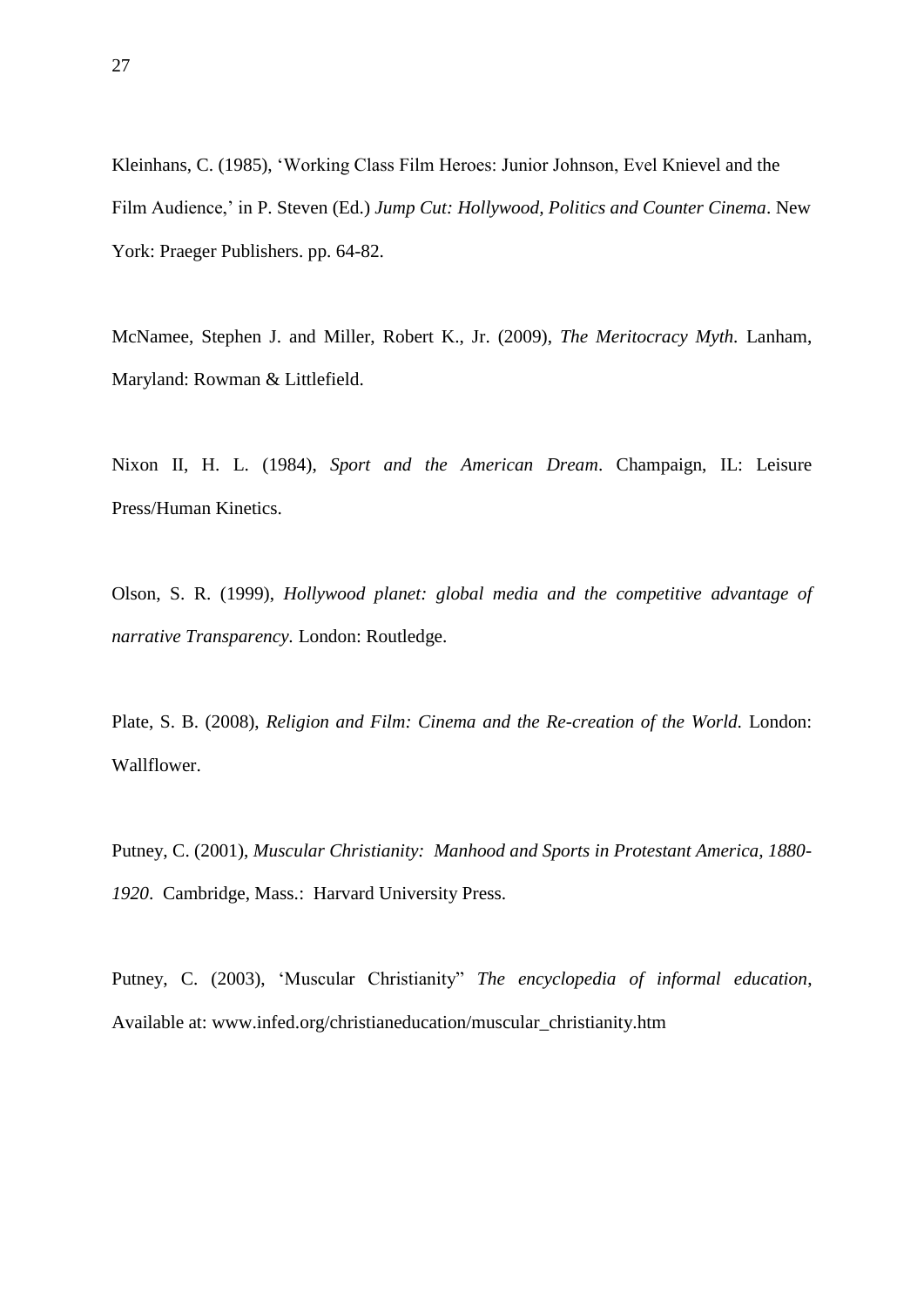Robson, T. (2010), 'Field of American dreams: individualist ideology in the U.S. baseball movie', *Jump Cut: A Review of Contemporary Media* 52. Available at: http://www.ejumpcut.org/currentissue/RobsonBaseball/text.html

Roubach, S. (2007), 'In the name of the Father, the Daughter and Eddie Scrap: Trinitarian Theology in *Million Dollar Baby*', *Journal of Religion and Film*, 11 (1). Available at: http://www.unomaha.edu/jrf/vol11no1/RoubachMillionBaby.htm

Rowe, D. (1998), 'If you Film it, will they come? Sports on film.' *Journal of Sport & Social Issues*, 22 (4): 350-359.

Sarris, A. (1998), *'You Ain't Heard Nothin' Yet': The American Talking Film – History and Memory, 1927-1949*. New York: Oxford University Press.

Schrader, P. (1972), *Transcendental Style in Film: Ozu, Bresson, Dreyer*. New York: Da Capo.

Schulberg, B. (1988), *On the Waterfront: The Final Shooting Script* [l955], Hollywood: Samuel French Trade.

Streible, D. (2008), *Fight Pictures: A History of Boxing and Early Cinema*, Berkeley: University of California Press.

Tudor, D. V. (1997) *Hollywood's Vision of Team Sports: Heroes, Race, and Gender.* New York and London: Garland Publishing.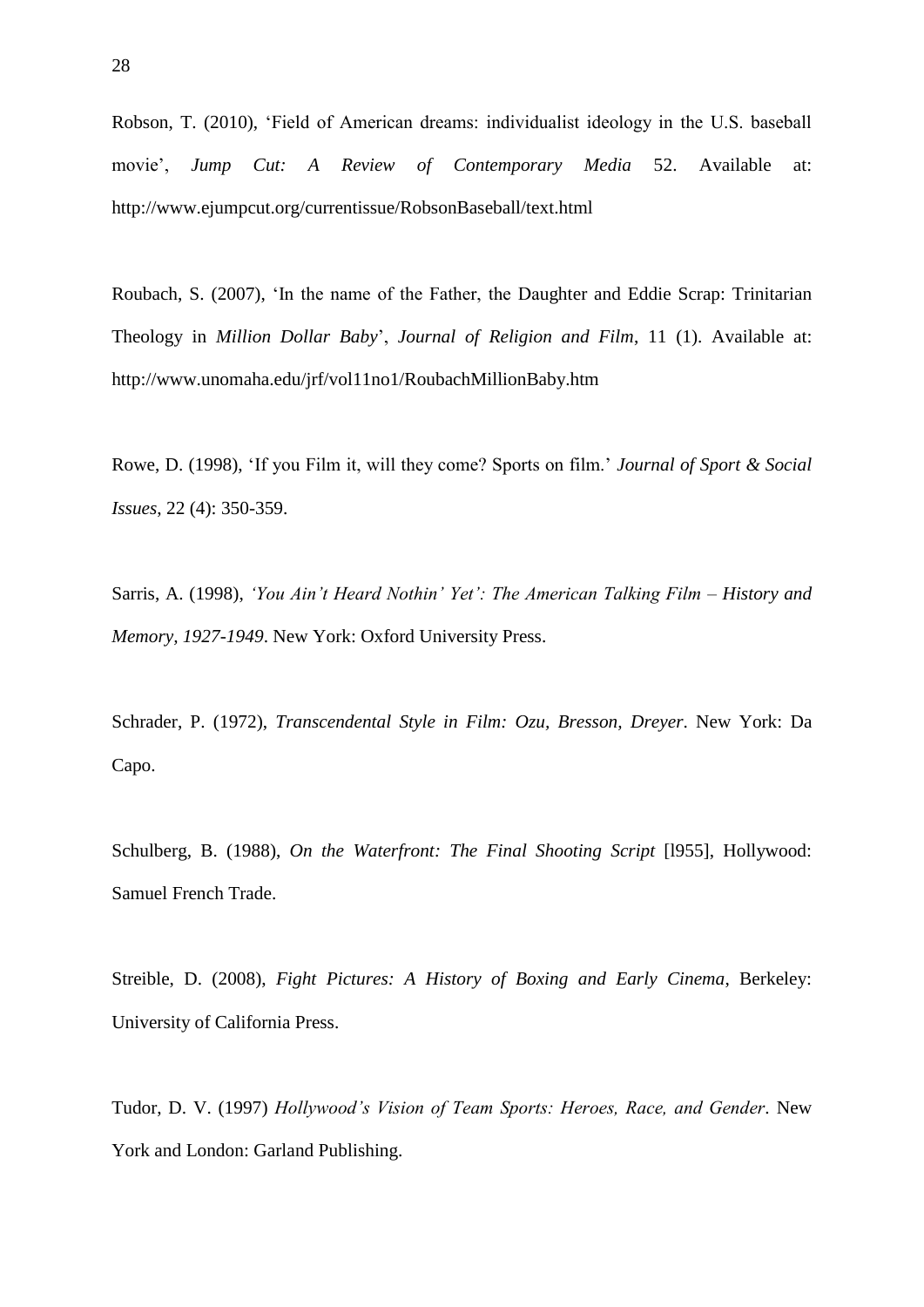Umphlett, W. L. (1984), *The movies go to college: Hollywood and the world of the collegelife film.* Rutherford: Fairleigh Dickinson University Press.

Watson, N. J., S. Weir, and S. Friend (2005), 'The Development of Muscular Christianity in Victorian Britain and Beyond', *Journal of Religion and Society*, 7. Available at: http://www.veritesport.org/downloads/The\_Development\_of\_Muscular\_Christianity\_in\_Vict orian\_Britain\_and\_Beyond.pdf

Wright, M. J. (2006) *Religion and Film: An Introduction.* London and New York: I.B. Tauris.

## **Filmography**

*Angels in the Outfield* (1951) Clarence Brown. Beverly Hills, California: Metro-Goldwyn-Mayer.

*Angels in the Outfield* (1994) William Dear. Walt Disney Studios, Burbank, California, U.S.: Buena Vista Pictures.

*Angels with Dirty Faces* (1938) Michael Curtiz. Burbank, California: Warner Bros.

*Babe Ruth Story, The* (1948) Roy Del Ruth. Los Angeles, California & New York City, New York: Allied Artists.

*Boys Town* (1938) Norman Taurog. Beverly Hills, California: Metro-Goldwyn-Mayer.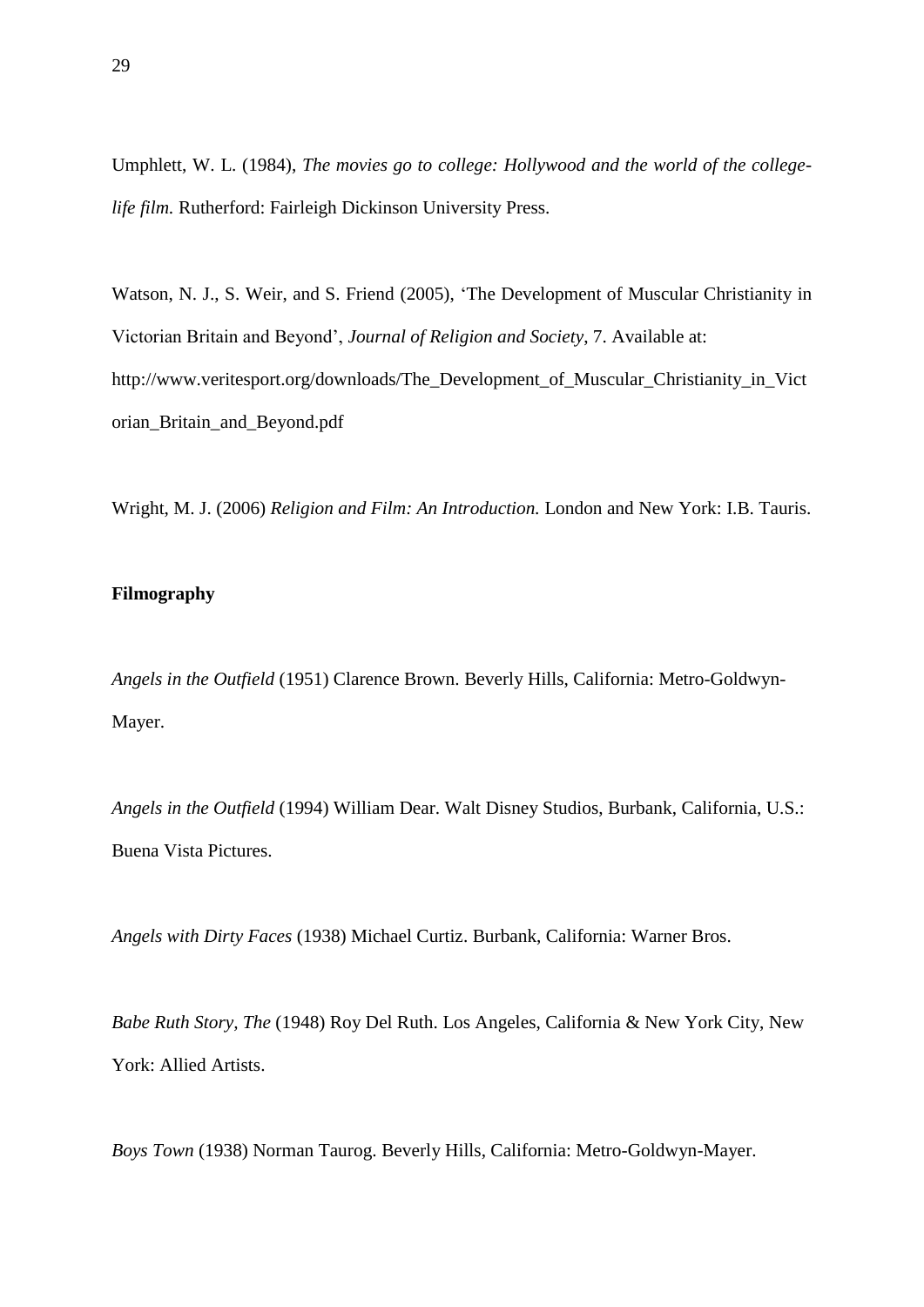*Blind Side, The,* (2009) John Lee Hancock. Burbank, California: Warner Bros.

*Facing the Giants* (2006) Alex Kendrick. New York, New York: Samuel Goldwyn Films.

*Field of Dreams* (1989) Phil Alden Robinson. Los Angeles, California: Universal Pictures.

*Jackie Robinson Story, The* (1950) Alfred E. Green. Santa Monica Blvd, Los Angeles, CA: Eagle-Lion Films.

*Last Temptation of Christ, The* (1988) Martin Scorsese. Universal City, California : Universal Studios.

*Leather Saint, The* (1956) Alvin Ganzer. Hollywood, California: Paramount Pictures.

*Million Dollar Bab*y (2004) Clint Eastwood. Burbank, California: Warner Bros.

*Nacho Libre* (2006) Jared Hess. Hollywood, California: Paramount Pictures.

*Natural, The* (1984) Barry Levinson. Culver City, California: TriStar Pictures.

*On the Waterfront* (1954) Elia Kazan. Culver City, California: Columbia Pictures.

*Quiet Man, The* (1952) John Ford. Los Angeles: Republic Pictures.